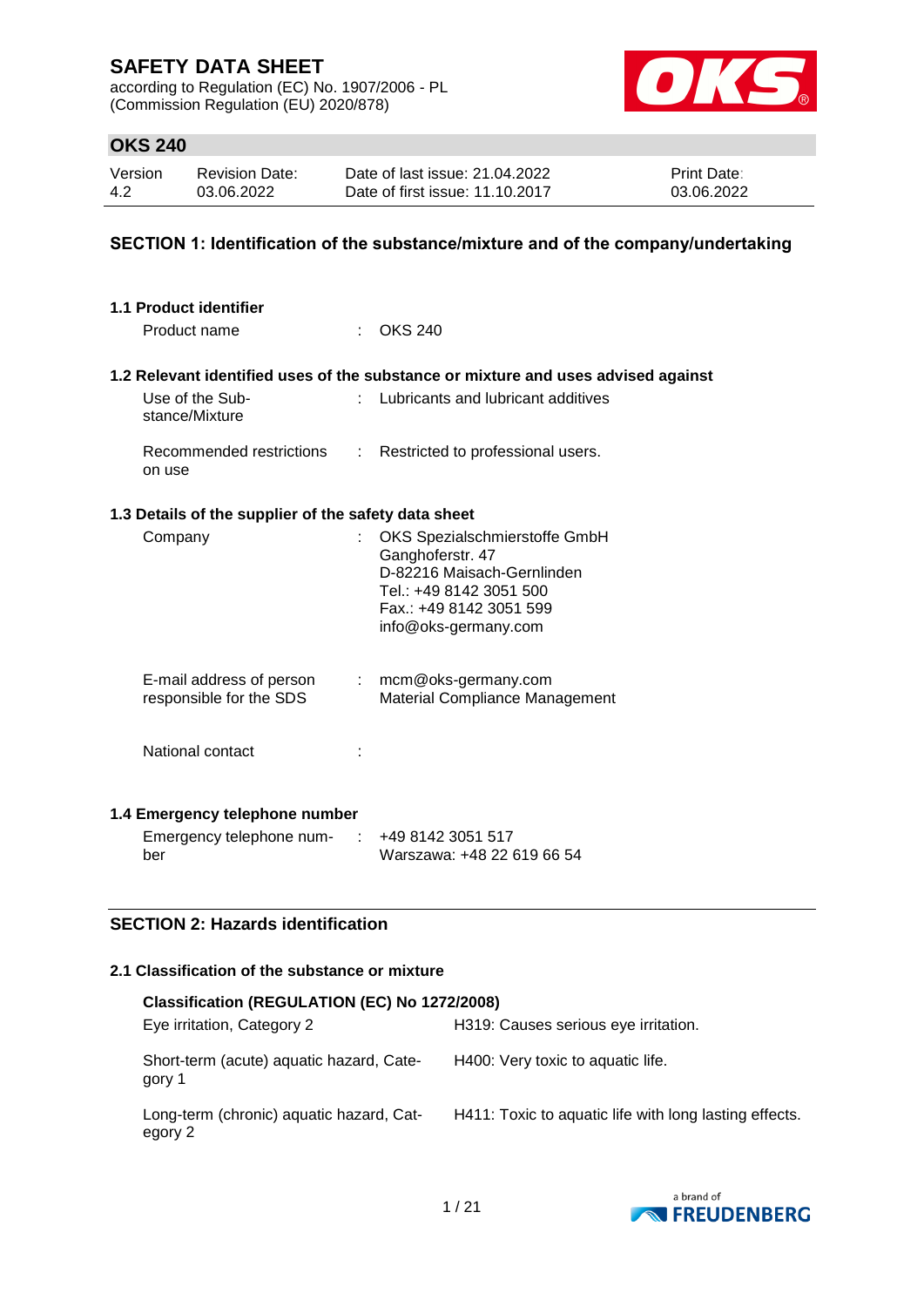according to Regulation (EC) No. 1907/2006 - PL (Commission Regulation (EU) 2020/878)



## **OKS 240**

| Version | Revision Date: | Date of last issue: 21.04.2022  | <b>Print Date:</b> |
|---------|----------------|---------------------------------|--------------------|
| 4.2     | 03.06.2022     | Date of first issue: 11.10.2017 | 03.06.2022         |

#### **2.2 Label elements**

| Labelling (REGULATION (EC) No 1272/2008)<br>Hazard pictograms |                                                                    |                                                                                                                                                                                                                                                      |
|---------------------------------------------------------------|--------------------------------------------------------------------|------------------------------------------------------------------------------------------------------------------------------------------------------------------------------------------------------------------------------------------------------|
| Signal word                                                   | Warning                                                            |                                                                                                                                                                                                                                                      |
| <b>Hazard statements</b>                                      | H319<br>H410                                                       | Causes serious eye irritation.<br>Very toxic to aquatic life with long lasting<br>effects.                                                                                                                                                           |
| Precautionary statements                                      | <b>Prevention:</b><br>P <sub>264</sub><br>P273<br>P <sub>280</sub> | Wash skin thoroughly after handling.<br>Avoid release to the environment.<br>Wear eye protection/face protection.                                                                                                                                    |
|                                                               | <b>Response:</b><br>$P337 + P313$<br>P391                          | P305 + P351 + P338 IF IN EYES: Rinse cautiously with wa-<br>ter for several minutes. Remove contact<br>lenses, if present and easy to do. Continue<br>rinsing.<br>If eye irritation persists: Get medical advice/<br>attention.<br>Collect spillage. |

### **2.3 Other hazards**

This substance/mixture contains no components considered to be either persistent, bioaccumulative and toxic (PBT), or very persistent and very bioaccumulative (vPvB) at levels of 0.1% or higher.

Ecological information: The substance/mixture does not contain components considered to have endocrine disrupting properties according to REACH Article 57(f) or Commission Delegated regulation (EU) 2017/2100 or Commission Regulation (EU) 2018/605 at levels of 0.1% or higher.

Toxicological information: The substance/mixture does not contain components considered to have endocrine disrupting properties according to REACH Article 57(f) or Commission Delegated regulation (EU) 2017/2100 or Commission Regulation (EU) 2018/605 at levels of 0.1% or higher.

## **SECTION 3: Composition/information on ingredients**

#### **3.2 Mixtures**

Chemical nature : Synthetic hydrocarbon oil Metal powder solid lubricant

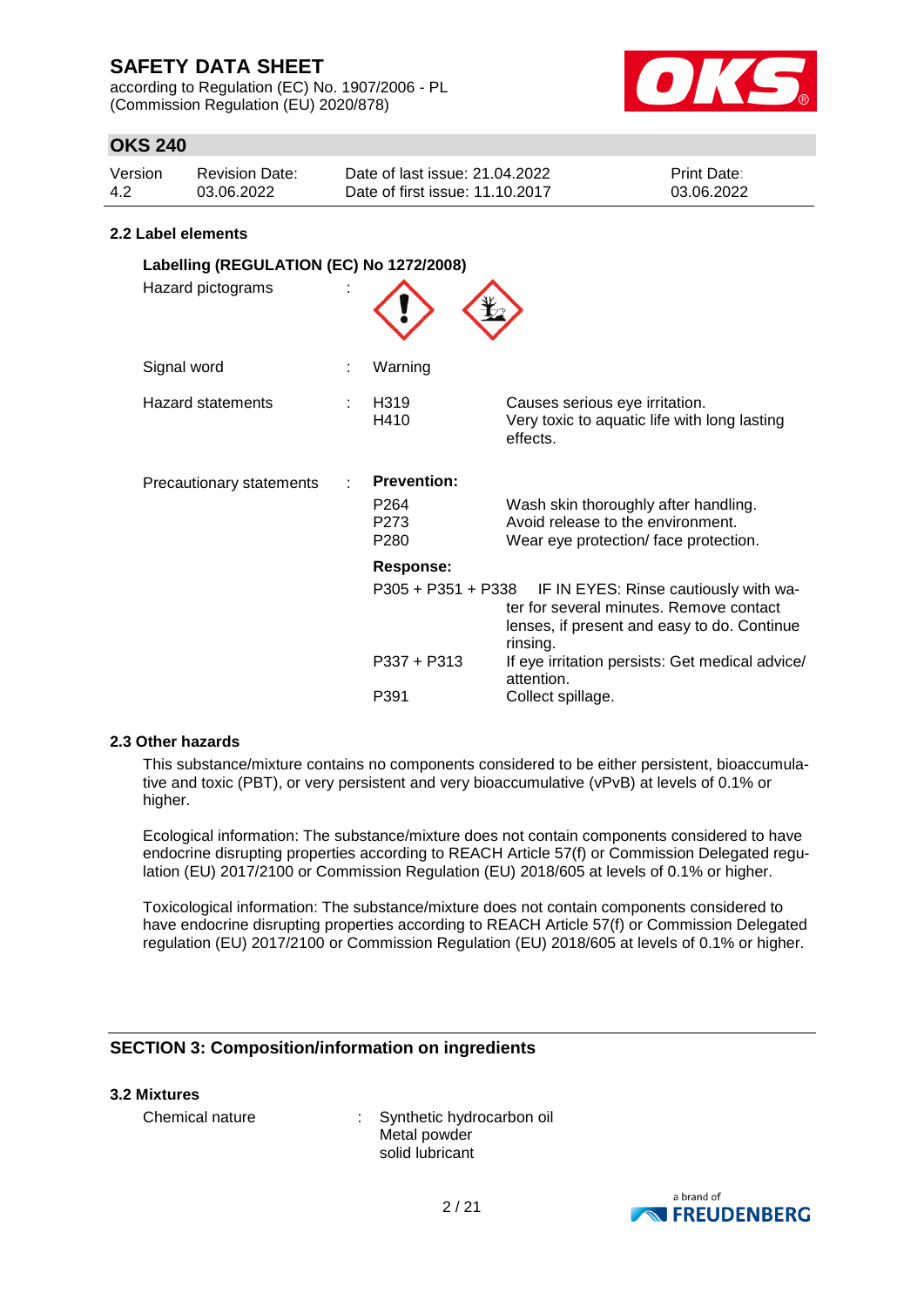according to Regulation (EC) No. 1907/2006 - PL (Commission Regulation (EU) 2020/878)



## **OKS 240**

| Version | Revision Date: | Date of last issue: 21.04.2022  | <b>Print Date:</b> |
|---------|----------------|---------------------------------|--------------------|
| -4.2    | 03.06.2022     | Date of first issue: 11.10.2017 | 03.06.2022         |

## **Components**

| Chemical name                                | CAS-No.<br>EC-No.<br>Index-No.<br>Registration number | Classification                                                                                 | specific concen-<br>tration limit<br>M-Factor<br><b>Notes</b><br>Acute toxicity<br>estimate | Concentration<br>(% w/w) |
|----------------------------------------------|-------------------------------------------------------|------------------------------------------------------------------------------------------------|---------------------------------------------------------------------------------------------|--------------------------|
| copper                                       | 7440-50-8<br>231-159-6<br>029-019-01-X                | Acute Tox.4; H302<br>Eye Irrit.2; H319<br>Aquatic Acute1;<br>H400<br>Aquatic Chronic1;<br>H410 | M-Factor: 10/1                                                                              | $>= 10 - 20$             |
| Substances with a workplace exposure limit : |                                                       |                                                                                                |                                                                                             |                          |
| tin                                          | 7440-31-5<br>231-141-8                                | Not classified                                                                                 |                                                                                             | $>= 1 - < 10$            |
| molybdenum disul-<br>phide                   | 1317-33-5<br>215-263-9                                | Not classified                                                                                 |                                                                                             | $>= 1 - 10$              |

For explanation of abbreviations see section 16.

## **SECTION 4: First aid measures**

### **4.1 Description of first aid measures**

| If inhaled              | : Remove person to fresh air. If signs/symptoms continue, get<br>medical attention.<br>Keep patient warm and at rest.<br>If unconscious, place in recovery position and seek medical<br>advice.<br>Keep respiratory tract clear.<br>If breathing is irregular or stopped, administer artificial respira-<br>tion. |
|-------------------------|-------------------------------------------------------------------------------------------------------------------------------------------------------------------------------------------------------------------------------------------------------------------------------------------------------------------|
| In case of skin contact | : Take off all contaminated clothing immediately.<br>Wash off immediately with soap and plenty of water.<br>Get medical attention immediately if irritation develops and<br>persists.<br>Wash clothing before reuse.<br>Thoroughly clean shoes before reuse.                                                      |
| In case of eye contact  | : Rinse immediately with plenty of water, also under the eyelids,<br>for at least 10 minutes.<br>Seek medical advice.                                                                                                                                                                                             |
| If swallowed            | Move the victim to fresh air.                                                                                                                                                                                                                                                                                     |

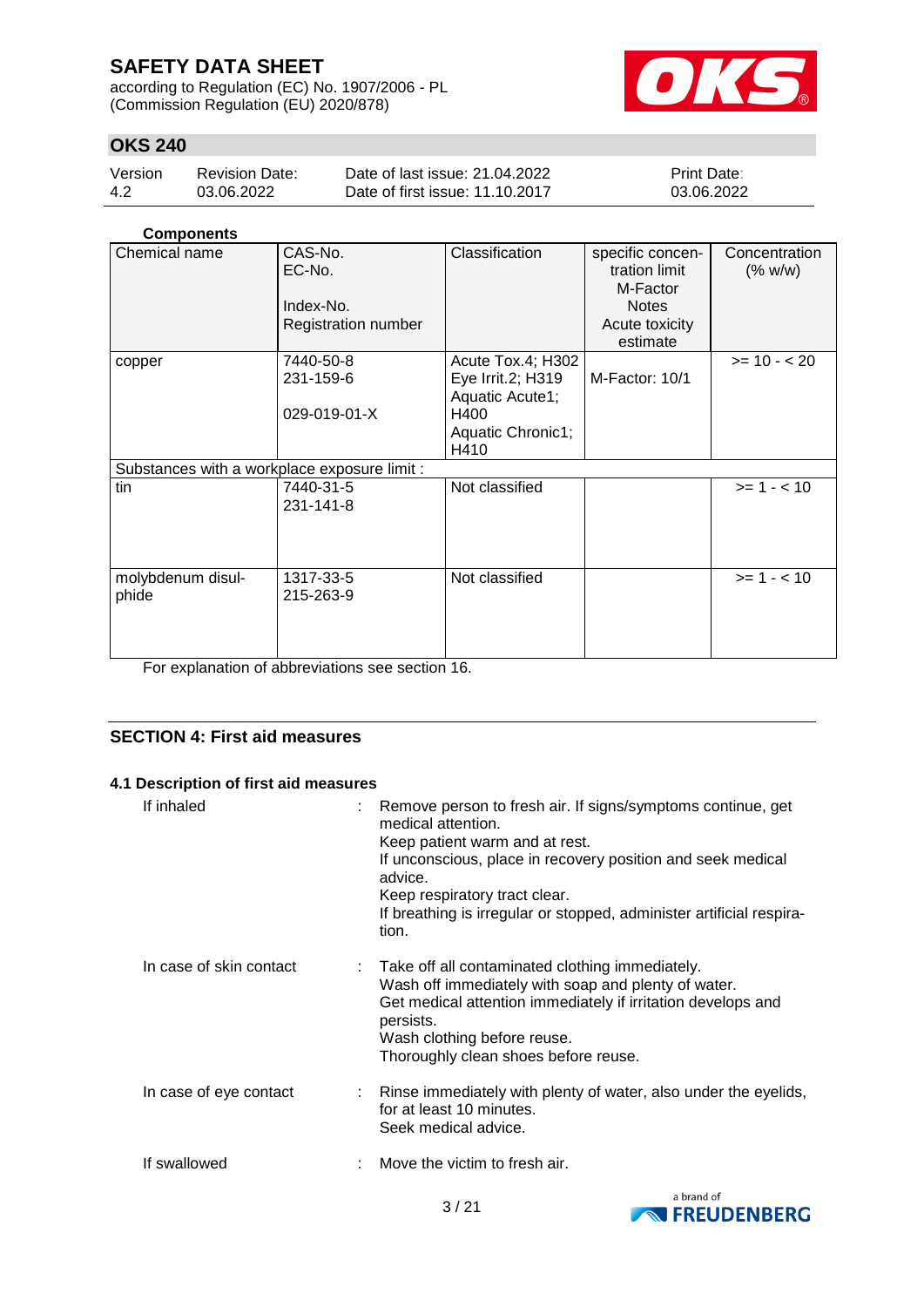according to Regulation (EC) No. 1907/2006 - PL (Commission Regulation (EU) 2020/878)



## **OKS 240**

| Version<br>4.2 | <b>Revision Date:</b><br>03.06.2022 | Date of last issue: 21.04.2022<br>Date of first issue: 11.10.2017                                                                                                                                                   | <b>Print Date:</b><br>03.06.2022 |
|----------------|-------------------------------------|---------------------------------------------------------------------------------------------------------------------------------------------------------------------------------------------------------------------|----------------------------------|
|                |                                     | If unconscious, place in recovery position and seek medical<br>advice.<br>Keep respiratory tract clear.<br>Do not induce vomiting without medical advice.<br>Never give anything by mouth to an unconscious person. |                                  |
|                |                                     | 4.2 Most important symptoms and effects, both acute and delayed                                                                                                                                                     |                                  |
| Symptoms       |                                     | No information available.                                                                                                                                                                                           |                                  |
| <b>Risks</b>   |                                     | : None known.                                                                                                                                                                                                       |                                  |
|                |                                     | 4.3 Indication of any immediate medical attention and special treatment needed                                                                                                                                      |                                  |

| Treatment | No information available. |  |
|-----------|---------------------------|--|
|-----------|---------------------------|--|

## **SECTION 5: Firefighting measures**

| 5.1 Extinguishing media                                   |    |                                                                                                                                                                         |
|-----------------------------------------------------------|----|-------------------------------------------------------------------------------------------------------------------------------------------------------------------------|
| Suitable extinguishing media :                            |    | Use water spray, alcohol-resistant foam, dry chemical or car-<br>bon dioxide.                                                                                           |
| Unsuitable extinguishing<br>media                         | ÷. | High volume water jet                                                                                                                                                   |
| 5.2 Special hazards arising from the substance or mixture |    |                                                                                                                                                                         |
| Hazardous combustion prod- : Carbon oxides<br>ucts        |    | Nitrogen oxides (NOx)<br>Sulphur oxides<br>Oxides of phosphorus<br>Metal oxides                                                                                         |
| 5.3 Advice for firefighters                               |    |                                                                                                                                                                         |
| Special protective equipment :<br>for firefighters        |    | In the event of fire, wear self-contained breathing apparatus.<br>Use personal protective equipment. Exposure to decomposi-<br>tion products may be a hazard to health. |
| Further information                                       |    | : Standard procedure for chemical fires.<br>Collect contaminated fire extinguishing water separately. This<br>must not be discharged into drains.                       |

## **SECTION 6: Accidental release measures**

|                      | 6.1 Personal precautions, protective equipment and emergency procedures |  |
|----------------------|-------------------------------------------------------------------------|--|
| Personal precautions | : Evacuate personnel to safe areas.                                     |  |
|                      | Use the indicated respiratory protection if the occupational            |  |

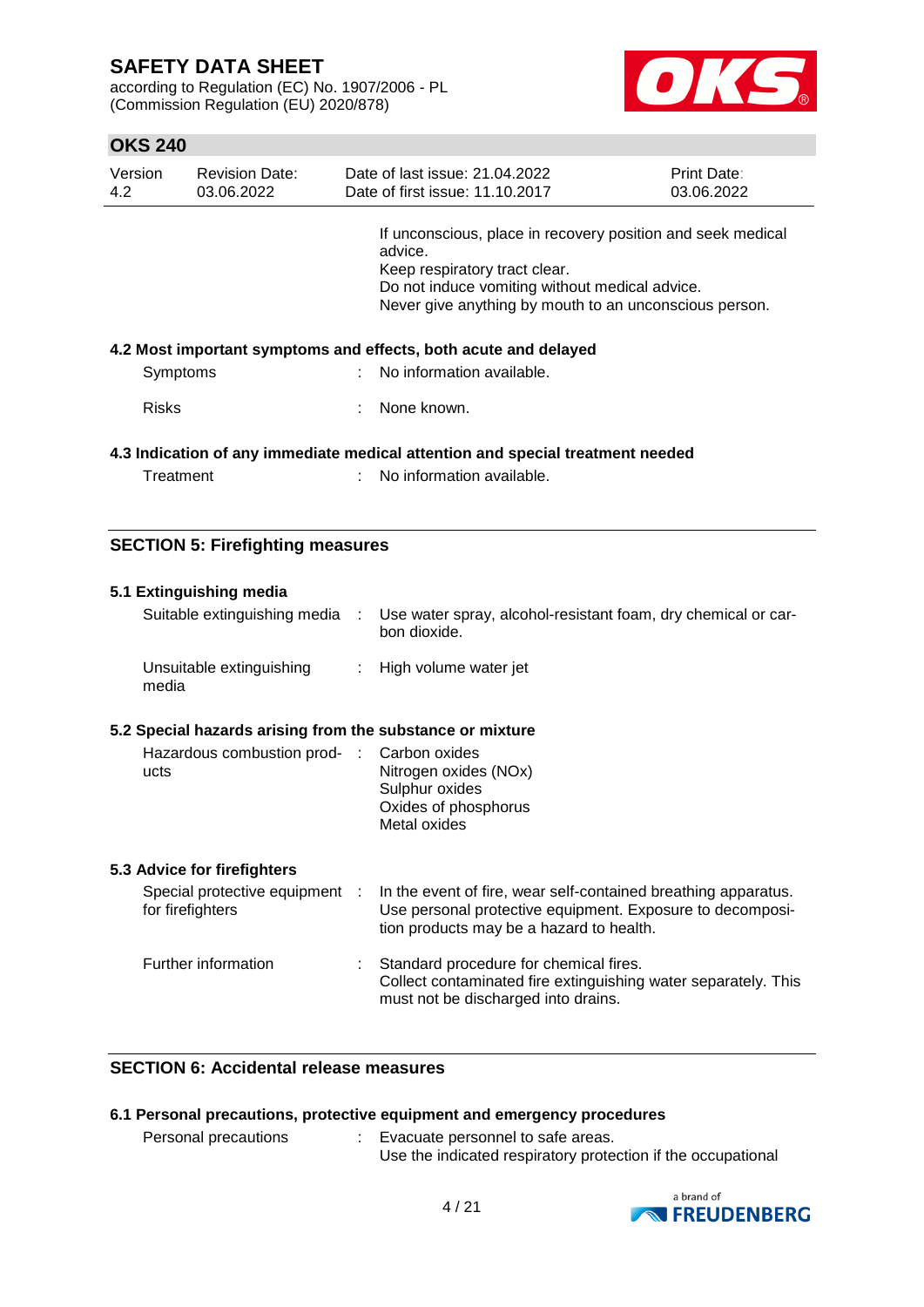according to Regulation (EC) No. 1907/2006 - PL (Commission Regulation (EU) 2020/878)



## **OKS 240**

| Version<br>4.2 | <b>Revision Date:</b><br>03.06.2022                                       |   | Date of last issue: 21.04.2022<br>Date of first issue: 11.10.2017                                                                                                                                                                                                                                                                                                                                                                                                                                                      | <b>Print Date:</b><br>03.06.2022 |
|----------------|---------------------------------------------------------------------------|---|------------------------------------------------------------------------------------------------------------------------------------------------------------------------------------------------------------------------------------------------------------------------------------------------------------------------------------------------------------------------------------------------------------------------------------------------------------------------------------------------------------------------|----------------------------------|
|                |                                                                           |   | exposure limit is exceeded and/or in case of product release<br>(dust).<br>Do not breathe vapours, aerosols.<br>Refer to protective measures listed in sections 7 and 8.                                                                                                                                                                                                                                                                                                                                               |                                  |
|                |                                                                           |   |                                                                                                                                                                                                                                                                                                                                                                                                                                                                                                                        |                                  |
|                | <b>6.2 Environmental precautions</b><br>Environmental precautions         |   | Do not allow contact with soil, surface or ground water.<br>If the product contaminates rivers and lakes or drains inform<br>respective authorities.                                                                                                                                                                                                                                                                                                                                                                   |                                  |
|                |                                                                           |   | 6.3 Methods and material for containment and cleaning up                                                                                                                                                                                                                                                                                                                                                                                                                                                               |                                  |
|                | Methods for cleaning up                                                   | ÷ | Clean up promptly by sweeping or vacuum.<br>Keep in suitable, closed containers for disposal.                                                                                                                                                                                                                                                                                                                                                                                                                          |                                  |
|                | 6.4 Reference to other sections<br>For personal protection see section 8. |   |                                                                                                                                                                                                                                                                                                                                                                                                                                                                                                                        |                                  |
|                | <b>SECTION 7: Handling and storage</b>                                    |   |                                                                                                                                                                                                                                                                                                                                                                                                                                                                                                                        |                                  |
|                |                                                                           |   |                                                                                                                                                                                                                                                                                                                                                                                                                                                                                                                        |                                  |
|                | 7.1 Precautions for safe handling                                         |   |                                                                                                                                                                                                                                                                                                                                                                                                                                                                                                                        |                                  |
|                | Advice on safe handling                                                   |   | Avoid contact with skin and eyes.<br>For personal protection see section 8.<br>Smoking, eating and drinking should be prohibited in the ap-<br>plication area.<br>Wash hands and face before breaks and immediately after<br>handling the product.<br>Do not get in eyes or mouth or on skin.<br>Do not get on skin or clothing.<br>Do not ingest.<br>Do not repack.<br>These safety instructions also apply to empty packaging which<br>may still contain product residues.<br>Keep container closed when not in use. |                                  |
|                | Hygiene measures                                                          |   | Wash face, hands and any exposed skin thoroughly after<br>handling.                                                                                                                                                                                                                                                                                                                                                                                                                                                    |                                  |
|                |                                                                           |   | 7.2 Conditions for safe storage, including any incompatibilities                                                                                                                                                                                                                                                                                                                                                                                                                                                       |                                  |
|                | Requirements for storage<br>areas and containers                          |   | Store in original container. Keep container closed when not in<br>use. Keep in a dry, cool and well-ventilated place. Containers<br>which are opened must be carefully resealed and kept upright<br>to prevent leakage. Store in accordance with the particular<br>national regulations. Keep in properly labelled containers.                                                                                                                                                                                         |                                  |
|                | 7.2 Cnooifia and usala)                                                   |   |                                                                                                                                                                                                                                                                                                                                                                                                                                                                                                                        |                                  |

## **7.3 Specific end use(s)**

Specific use(s) : Specific instructions for handling, not required.

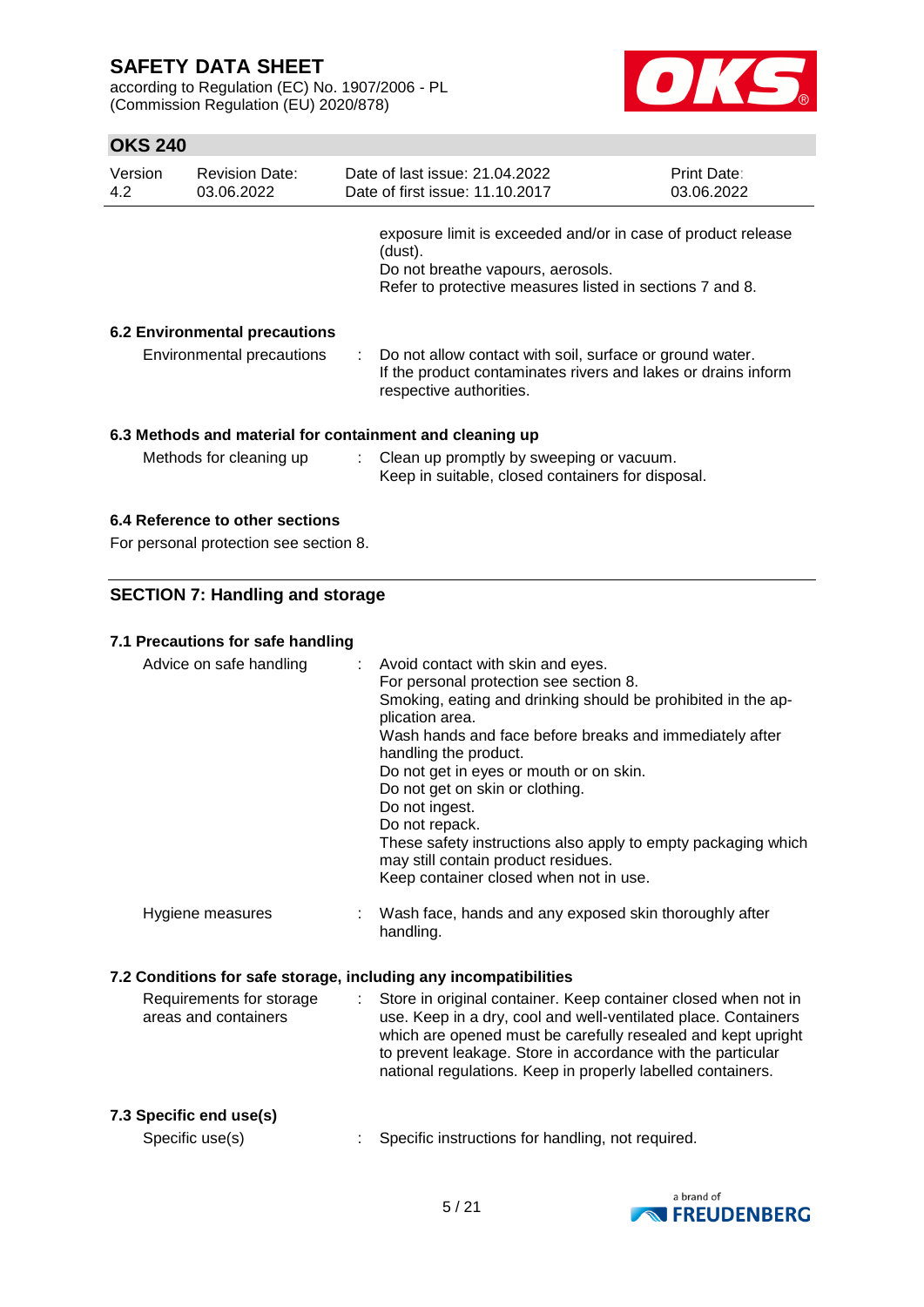according to Regulation (EC) No. 1907/2006 - PL (Commission Regulation (EU) 2020/878)



## **OKS 240**

| Version | <b>Revision Date:</b> | Date of last issue: 21.04.2022  | <b>Print Date:</b> |
|---------|-----------------------|---------------------------------|--------------------|
| -4.2    | 03.06.2022            | Date of first issue: 11.10.2017 | 03.06.2022         |

### **SECTION 8: Exposure controls/personal protection**

#### **8.1 Control parameters**

### **Occupational Exposure Limits**

| Components     | CAS-No.   | Value type (Form<br>of exposure) | Control parameters | <b>Basis</b>   |
|----------------|-----------|----------------------------------|--------------------|----------------|
| copper         | 7440-50-8 | <b>NDS</b>                       | $0,2$ mg/m $3$     | PL OEL         |
|                |           |                                  | (Copper)           | $(2018-07-07)$ |
| tin            | 7440-31-5 | NDS (inhalable                   | $2$ mg/m $3$       | PL OEL         |
|                |           | fraction)                        | (Tin)              | $(2018-07-07)$ |
|                |           | <b>TWA</b>                       | $2$ mg/m $3$       | 91/322/EEC     |
|                |           |                                  | (Tin)              | (1991-07-05)   |
|                |           | Further information: Indicative  |                    |                |
| molybdenum di- | 1317-33-5 | <b>NDS</b>                       | 4 mg/m $3$         | PL OEL         |
| sulphide       |           |                                  | (Molybdenum)       | (2018-07-07)   |
|                |           | <b>NDSch</b>                     | $10$ mg/m $3$      | PL OEL         |
|                |           |                                  | (Molybdenum)       | $(2018-07-07)$ |

### **Derived No Effect Level (DNEL) according to Regulation (EC) No. 1907/2006:**

| Substance name                                             | End Use        | Exposure routes | Potential health ef-<br>fects | Value                 |
|------------------------------------------------------------|----------------|-----------------|-------------------------------|-----------------------|
| Benzene, mono-C10-<br>13-alkyl derivs., distn.<br>residues | <b>Workers</b> | Inhalation      | Long-term systemic<br>effects | $3,2 \,\mathrm{mg/m}$ |
|                                                            | <b>Workers</b> | Skin contact    | Long-term systemic<br>effects | $4,3$ mg/kg<br>bw/day |

### **Predicted No Effect Concentration (PNEC) according to Regulation (EC) No. 1907/2006:**

| Substance name             | <b>Environmental Compartment</b>          | Value         |
|----------------------------|-------------------------------------------|---------------|
| Benzene, mono-C10-13-alkyl | Fresh water                               | $0,001$ mg/l  |
| derivs., distn. residues   |                                           |               |
|                            | Intermittent use/release                  | $0,001$ mg/l  |
|                            | Marine water                              | $0$ mg/l      |
|                            | Microbiological Activity in Sewage Treat- | $2$ mg/l      |
|                            | ment Systems                              |               |
|                            | Fresh water sediment                      | $1,65$ mg/kg  |
|                            | Marine sediment                           | $0,165$ mg/kg |
|                            | Soil                                      | $0,329$ mg/kg |

#### **8.2 Exposure controls**

| <b>Engineering measures</b>                     |    |                                  |
|-------------------------------------------------|----|----------------------------------|
| none                                            |    |                                  |
| Personal protective equipment<br>Eye protection | t. | Safety glasses with side-shields |
| Hand protection<br>Material                     | ٠  | butyl-rubber                     |

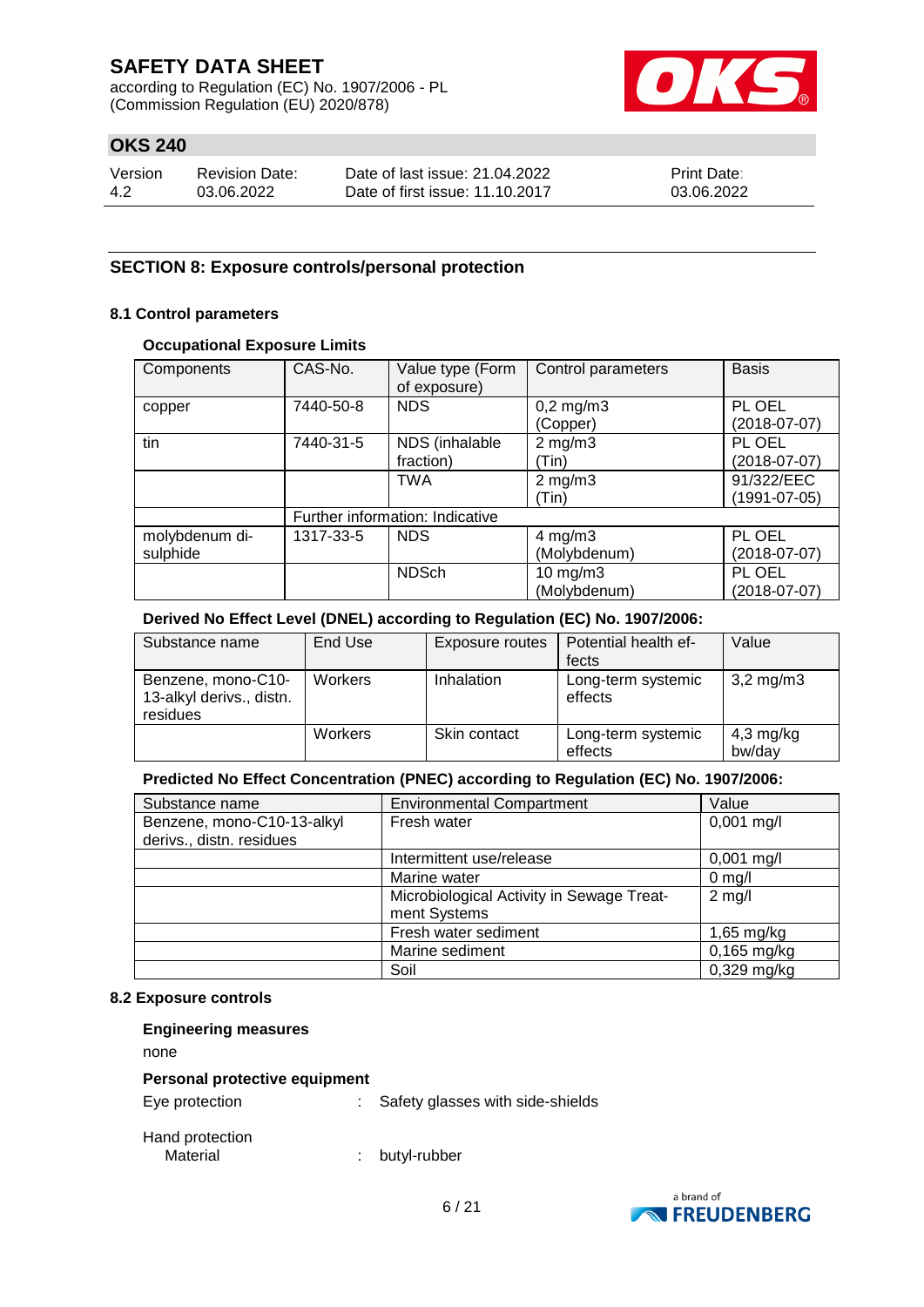according to Regulation (EC) No. 1907/2006 - PL (Commission Regulation (EU) 2020/878)



## **OKS 240**

| Version<br>4.2 | <b>Revision Date:</b><br>03.06.2022    |    | Date of last issue: 21.04.2022<br>Date of first issue: 11.10.2017                                                                                                                                                                                                                                                                                                            | Print Date:<br>03.06.2022 |
|----------------|----------------------------------------|----|------------------------------------------------------------------------------------------------------------------------------------------------------------------------------------------------------------------------------------------------------------------------------------------------------------------------------------------------------------------------------|---------------------------|
|                | Break through time<br>Protective index |    | $> 10$ min<br>Class 1                                                                                                                                                                                                                                                                                                                                                        |                           |
|                | Remarks                                |    | For prolonged or repeated contact use protective gloves. The<br>break through time depends amongst other things on the<br>material, the thickness and the type of glove and therefore<br>has to be measured for each case.<br>The selected protective gloves have to satisfy the specifica-<br>tions of Regulation (EU) 2016/425 and the standard EN 374<br>derived from it. |                           |
|                | Skin and body protection               | ÷. | Choose body protection in relation to its type, to the concen-<br>tration and amount of dangerous substances, and to the spe-<br>cific work-place.                                                                                                                                                                                                                           |                           |
|                | Respiratory protection                 |    | Not required; except in case of aerosol formation.                                                                                                                                                                                                                                                                                                                           |                           |
|                | Filter type                            |    | Filter type A-P                                                                                                                                                                                                                                                                                                                                                              |                           |
|                | Protective measures                    |    | The type of protective equipment must be selected according<br>to the concentration and amount of the dangerous substance<br>at the specific workplace.                                                                                                                                                                                                                      |                           |

## **SECTION 9: Physical and chemical properties**

### **9.1 Information on basic physical and chemical properties**

| Physical state                                                          |     | paste                     |
|-------------------------------------------------------------------------|-----|---------------------------|
| Colour                                                                  |     | red brown                 |
| Odour                                                                   |     | characteristic            |
| Odour Threshold                                                         | × 1 | No data available         |
|                                                                         |     |                           |
| Melting point/range                                                     | t.  | Not applicable            |
| Boiling point/boiling range                                             | t.  | No data available         |
| Flammability (solid, gas)                                               | t.  | <b>Combustible Solids</b> |
| Upper explosion limit / Upper :<br>flammability limit                   |     | No data available         |
| Lower explosion limit / Lower : No data available<br>flammability limit |     |                           |
| Flash point                                                             |     | Not applicable            |

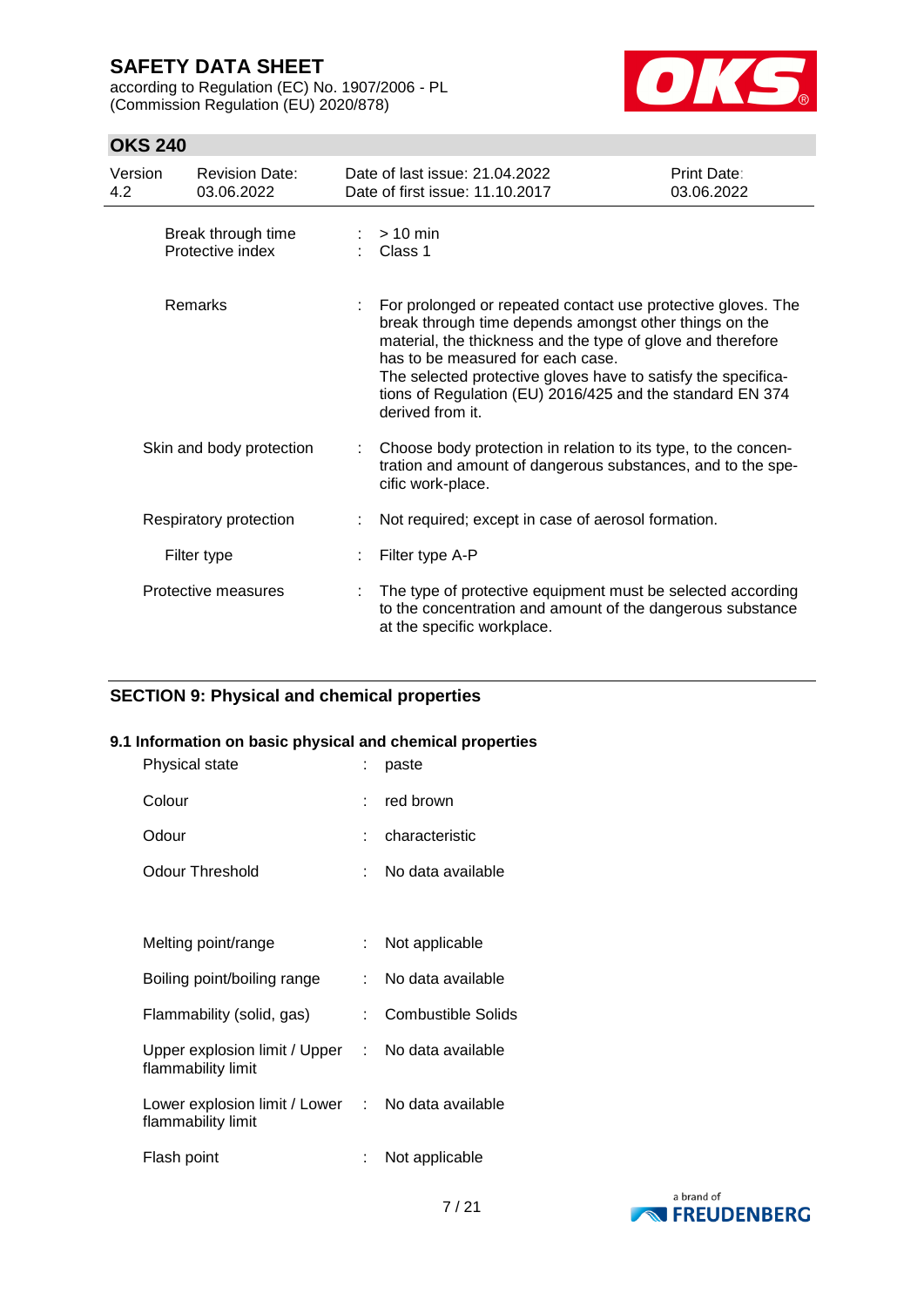according to Regulation (EC) No. 1907/2006 - PL (Commission Regulation (EU) 2020/878)



| 4.2 | Version             | <b>Revision Date:</b><br>03.06.2022        |    | Date of last issue: 21.04.2022<br>Date of first issue: 11.10.2017       | Print Date:<br>03.06.2022 |
|-----|---------------------|--------------------------------------------|----|-------------------------------------------------------------------------|---------------------------|
|     |                     |                                            |    |                                                                         |                           |
|     |                     | Auto-ignition temperature                  | ÷  | No data available                                                       |                           |
|     |                     | Decomposition temperature                  | ÷  | No data available                                                       |                           |
|     | pH                  |                                            | ÷  | Not applicable<br>substance/mixture is non-soluble (in water)           |                           |
|     | Viscosity           | Viscosity, dynamic                         | ÷  | No data available                                                       |                           |
|     |                     | Viscosity, kinematic                       | ÷  | Not applicable                                                          |                           |
|     |                     | Solubility(ies)                            |    |                                                                         |                           |
|     |                     | Water solubility                           | ÷  | insoluble                                                               |                           |
|     |                     | Solubility in other solvents               | ÷. | No data available                                                       |                           |
|     |                     | Partition coefficient: n-<br>octanol/water | ÷  | No data available                                                       |                           |
|     |                     | Vapour pressure                            | t  | $<$ 0,001 hPa (20 °C)                                                   |                           |
|     |                     | Relative density                           | ÷  | 1,50 $(20 °C)$<br>Reference substance: Water<br>The value is calculated |                           |
|     | Density             |                                            | t  | 1,50 g/cm3<br>(20 °C)                                                   |                           |
|     | <b>Bulk density</b> |                                            |    | No data available                                                       |                           |
|     |                     | Relative vapour density                    |    | No data available                                                       |                           |
|     |                     | 9.2 Other information                      |    |                                                                         |                           |
|     | Explosives          |                                            | t  | Not explosive                                                           |                           |
|     |                     | Oxidizing properties                       |    | No data available                                                       |                           |
|     | Self-ignition       |                                            |    | No data available                                                       |                           |
|     |                     | Metal corrosion rate                       |    | Not corrosive to metals                                                 |                           |
|     |                     | Evaporation rate                           |    | No data available                                                       |                           |
|     |                     | Sublimation point                          |    | No data available                                                       |                           |

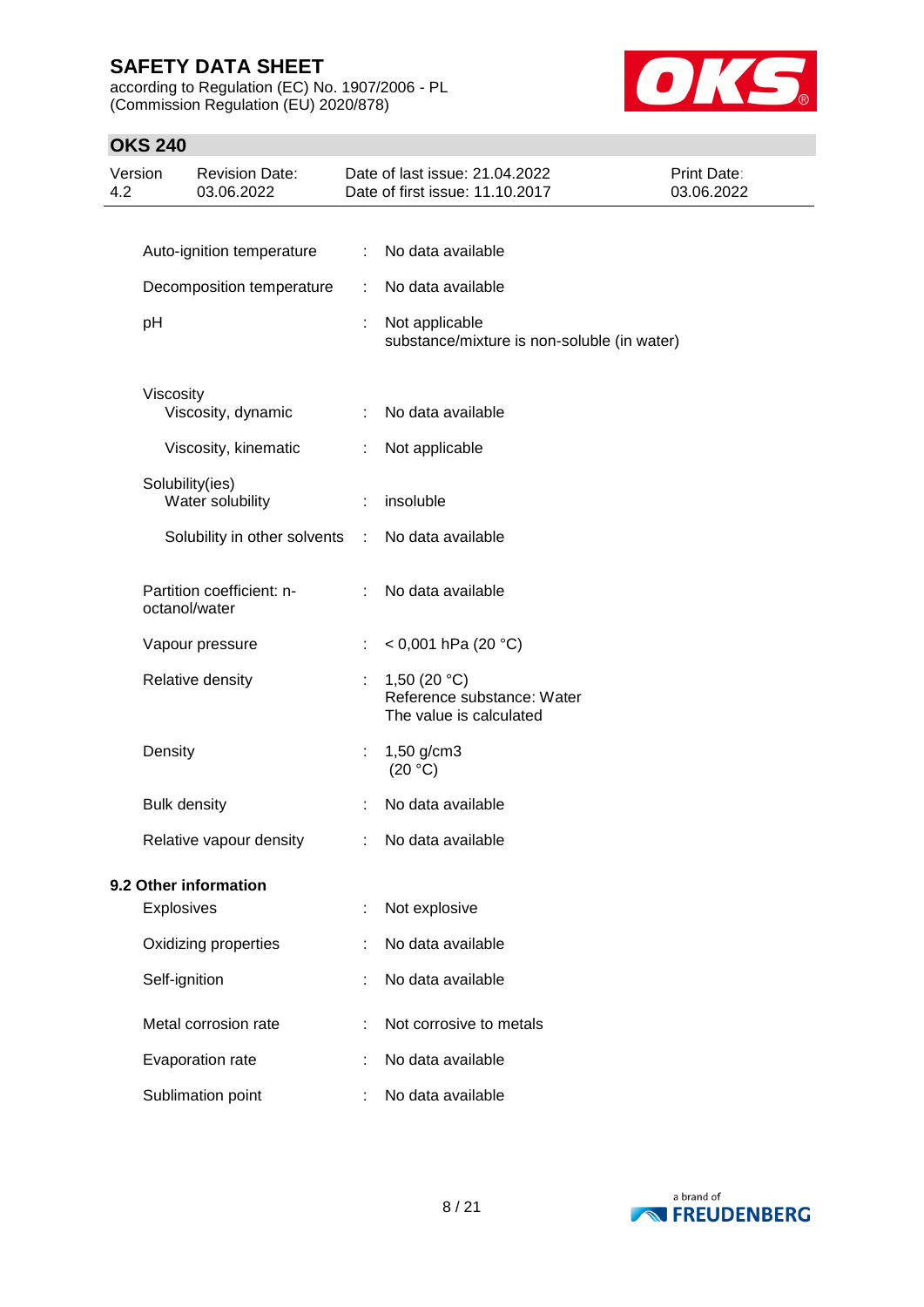according to Regulation (EC) No. 1907/2006 - PL (Commission Regulation (EU) 2020/878)



## **OKS 240**

| Version | <b>Revision Date:</b> | Date of last issue: 21.04.2022  | <b>Print Date:</b> |
|---------|-----------------------|---------------------------------|--------------------|
| 4.2     | 03.06.2022            | Date of first issue: 11.10.2017 | 03.06.2022         |
|         |                       |                                 |                    |

Hazardous reactions : No dangerous reaction known under conditions of normal use.

### **SECTION 10: Stability and reactivity**

#### **10.1 Reactivity**

No hazards to be specially mentioned.

#### **10.2 Chemical stability**

Stable under normal conditions.

#### **10.3 Possibility of hazardous reactions**

| <b>10.4 Conditions to avoid</b> |  |
|---------------------------------|--|

| Conditions to avoid | No conditions to be specially mentioned. |
|---------------------|------------------------------------------|
|---------------------|------------------------------------------|

### **10.5 Incompatible materials**

Materials to avoid : No materials to be especially mentioned.

### **10.6 Hazardous decomposition products**

No decomposition if stored and applied as directed.

## **SECTION 11: Toxicological information**

### **11.1 Information on hazard classes as defined in Regulation (EC) No 1272/2008**

| <b>Acute toxicity</b>                  |                                                                                                                              |
|----------------------------------------|------------------------------------------------------------------------------------------------------------------------------|
| <b>Product:</b><br>Acute oral toxicity | : Acute toxicity estimate: $> 2.000$ mg/kg<br>Method: Calculation method                                                     |
| Acute inhalation toxicity              | $\therefore$ Remarks: This information is not available.                                                                     |
| Acute dermal toxicity                  | : Remarks: This information is not available.                                                                                |
| Components:                            |                                                                                                                              |
| copper:                                |                                                                                                                              |
| Acute oral toxicity                    | : LD50 Oral (Rat): $>$ 300 - 2.000 mg/kg<br>Assessment: The component/mixture is moderately toxic after<br>single ingestion. |
| Acute dermal toxicity                  | : LD50 (Rat, male and female): $> 2.000$ mg/kg<br>Assessment: The substance or mixture has no acute dermal<br>toxicity       |
| tin:<br>Acute oral toxicity            | LD50 (Rat): $> 2.000$ mg/kg                                                                                                  |

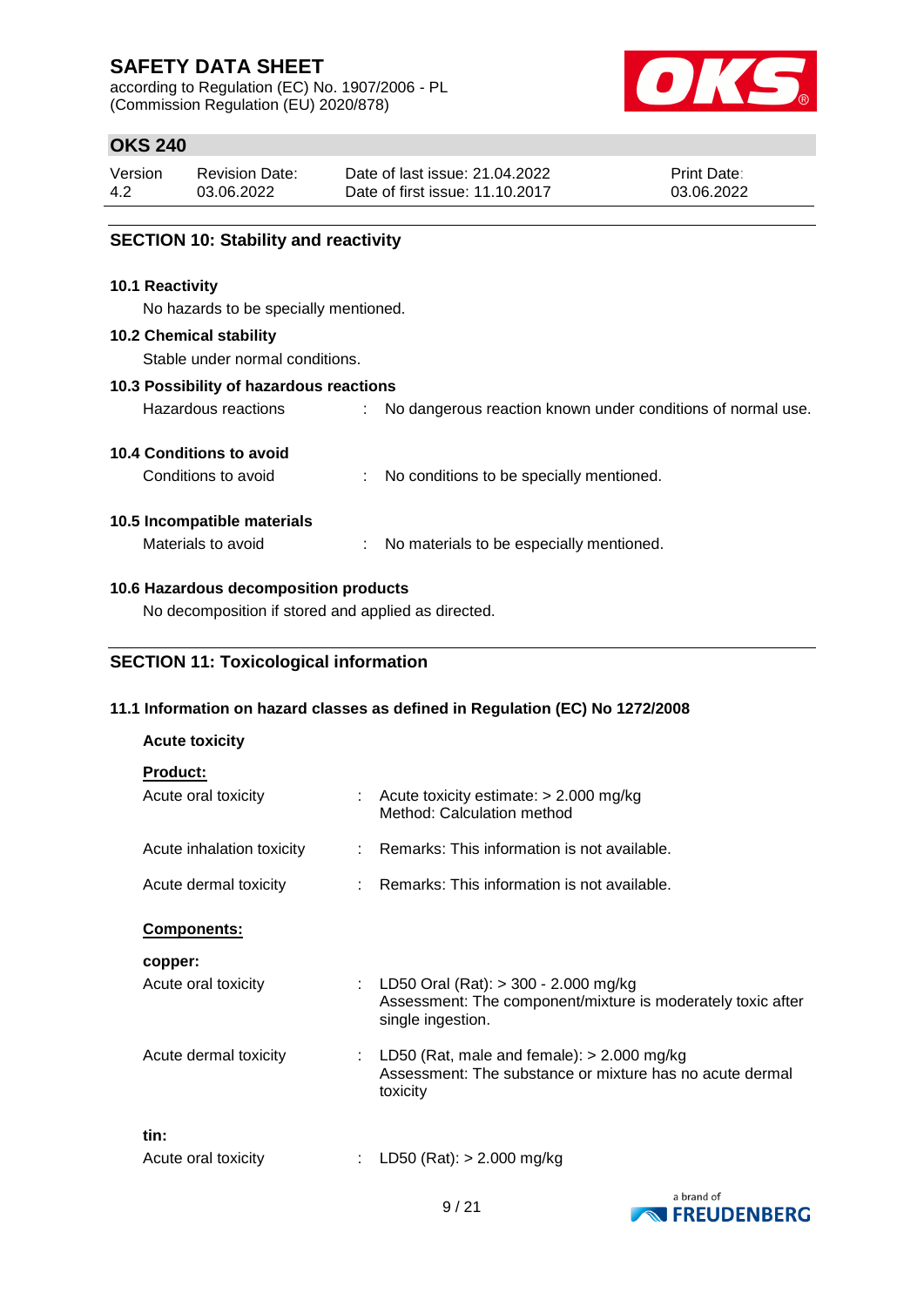according to Regulation (EC) No. 1907/2006 - PL (Commission Regulation (EU) 2020/878)



| Version<br>4.2             | <b>Revision Date:</b><br>03.06.2022 |    | Date of last issue: 21.04.2022<br>Date of first issue: 11.10.2017                                                                                                                                         | <b>Print Date:</b><br>03.06.2022 |
|----------------------------|-------------------------------------|----|-----------------------------------------------------------------------------------------------------------------------------------------------------------------------------------------------------------|----------------------------------|
|                            |                                     |    | Method: OECD Test Guideline 423<br>GLP: yes<br>Assessment: The substance or mixture has no acute oral tox-<br>icity                                                                                       |                                  |
|                            | Acute inhalation toxicity           |    | : LC50 (Rat): $>$ 5 mg/l<br>Exposure time: 4 h<br>Test atmosphere: dust/mist<br>Method: OECD Test Guideline 403<br>GLP: yes<br>Assessment: The substance or mixture has no acute inhala-<br>tion toxicity |                                  |
|                            | Acute dermal toxicity               |    | : LD50 (Rat): $> 2.000$ mg/kg<br>Method: OECD Test Guideline 402<br>GLP: yes<br>Assessment: The substance or mixture has no acute dermal<br>toxicity                                                      |                                  |
|                            | molybdenum disulphide:              |    |                                                                                                                                                                                                           |                                  |
|                            | Acute oral toxicity                 |    | : LD50 (Rat): $>$ 5.000 mg/kg                                                                                                                                                                             |                                  |
|                            | Acute dermal toxicity               | ÷. | LD50 (Rat): $> 16.000$ mg/kg                                                                                                                                                                              |                                  |
|                            | <b>Skin corrosion/irritation</b>    |    |                                                                                                                                                                                                           |                                  |
| Product:<br><b>Remarks</b> |                                     |    | This information is not available.                                                                                                                                                                        |                                  |
|                            | Components:                         |    |                                                                                                                                                                                                           |                                  |
| tin:                       |                                     |    |                                                                                                                                                                                                           |                                  |
| Result                     | Assessment                          |    | No skin irritation<br>No skin irritation                                                                                                                                                                  |                                  |
|                            | molybdenum disulphide:              |    |                                                                                                                                                                                                           |                                  |
|                            | Assessment                          |    | No skin irritation                                                                                                                                                                                        |                                  |
| Result                     |                                     |    | No skin irritation                                                                                                                                                                                        |                                  |
|                            | Serious eye damage/eye irritation   |    |                                                                                                                                                                                                           |                                  |
| Product:                   |                                     |    |                                                                                                                                                                                                           |                                  |
| Remarks                    |                                     | ÷  | Irritating to eyes.                                                                                                                                                                                       |                                  |
|                            | Components:                         |    |                                                                                                                                                                                                           |                                  |
| copper:                    |                                     |    |                                                                                                                                                                                                           |                                  |
| Result                     |                                     |    | Eye irritation                                                                                                                                                                                            |                                  |
|                            |                                     |    |                                                                                                                                                                                                           |                                  |

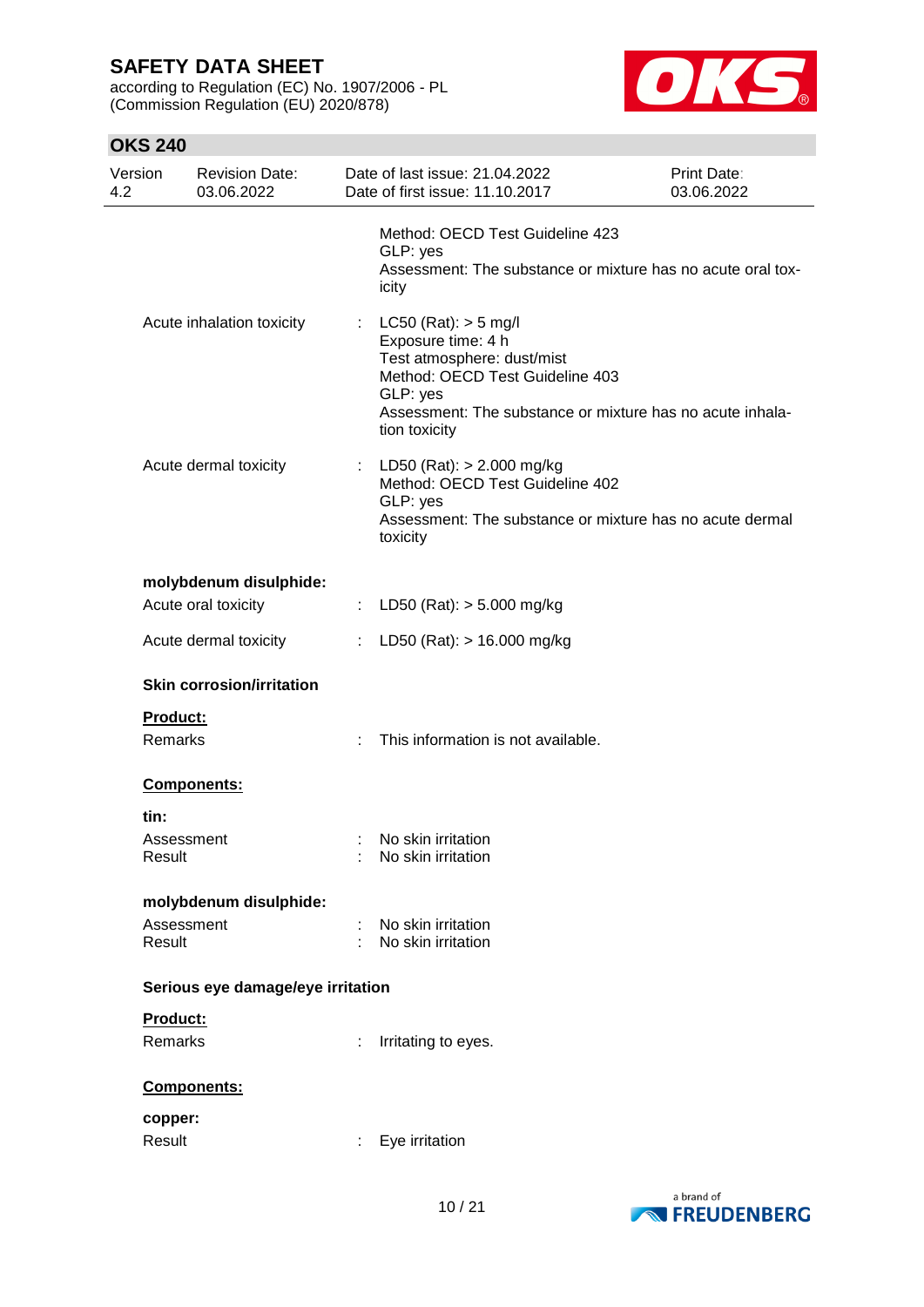according to Regulation (EC) No. 1907/2006 - PL (Commission Regulation (EU) 2020/878)



| 4.2 | Version<br><b>Revision Date:</b><br>03.06.2022 |                                                     |                       | Date of last issue: 21.04.2022<br>Date of first issue: 11.10.2017               | Print Date:<br>03.06.2022 |
|-----|------------------------------------------------|-----------------------------------------------------|-----------------------|---------------------------------------------------------------------------------|---------------------------|
|     | tin:                                           |                                                     |                       |                                                                                 |                           |
|     | Assessment<br>Result                           |                                                     | ÷                     | No eye irritation<br>No eye irritation                                          |                           |
|     |                                                | molybdenum disulphide:                              |                       |                                                                                 |                           |
|     | Assessment<br>Result                           |                                                     |                       | No eye irritation<br>No eye irritation                                          |                           |
|     |                                                | Respiratory or skin sensitisation                   |                       |                                                                                 |                           |
|     | Product:                                       |                                                     |                       |                                                                                 |                           |
|     | Remarks                                        |                                                     | ÷                     | This information is not available.                                              |                           |
|     |                                                | Components:                                         |                       |                                                                                 |                           |
|     |                                                | molybdenum disulphide:                              |                       |                                                                                 |                           |
|     | Assessment<br>Result                           |                                                     |                       | Does not cause skin sensitisation.<br>Does not cause skin sensitisation.        |                           |
|     |                                                | <b>Germ cell mutagenicity</b>                       |                       |                                                                                 |                           |
|     | Product:                                       |                                                     |                       |                                                                                 |                           |
|     |                                                | Genotoxicity in vitro                               |                       | : Remarks: No data available                                                    |                           |
|     |                                                | Genotoxicity in vivo                                |                       | Remarks: No data available                                                      |                           |
|     |                                                | Components:                                         |                       |                                                                                 |                           |
|     |                                                | molybdenum disulphide:                              |                       |                                                                                 |                           |
|     | sessment                                       |                                                     |                       | Germ cell mutagenicity-As- : Animal testing did not show any mutagenic effects. |                           |
|     |                                                | Carcinogenicity                                     |                       |                                                                                 |                           |
|     | Product:                                       |                                                     |                       |                                                                                 |                           |
|     | Remarks                                        |                                                     | ÷                     | No data available                                                               |                           |
|     |                                                | Components:                                         |                       |                                                                                 |                           |
|     | ment                                           | molybdenum disulphide:<br>Carcinogenicity - Assess- | $\mathbb{C}^{\times}$ | No evidence of carcinogenicity in animal studies.                               |                           |
|     |                                                | <b>Reproductive toxicity</b>                        |                       |                                                                                 |                           |
|     | Product:                                       |                                                     |                       |                                                                                 |                           |
|     |                                                | Effects on fertility                                |                       | Remarks: No data available                                                      |                           |

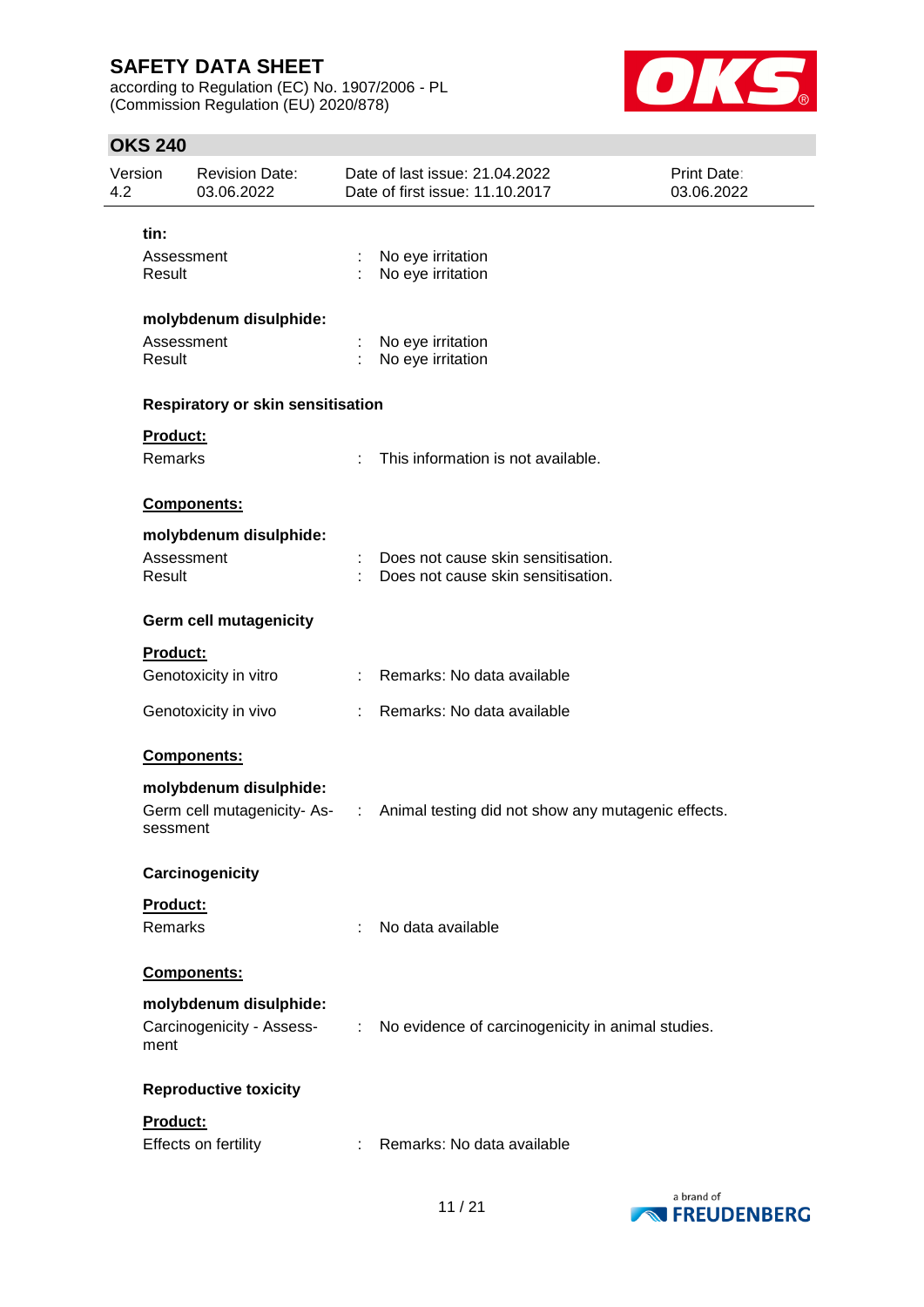according to Regulation (EC) No. 1907/2006 - PL (Commission Regulation (EU) 2020/878)



| 4.2 | Version                | <b>Revision Date:</b><br>03.06.2022    |    | Date of last issue: 21.04.2022<br>Date of first issue: 11.10.2017                                                                                                                                                                                                         | Print Date:<br>03.06.2022 |
|-----|------------------------|----------------------------------------|----|---------------------------------------------------------------------------------------------------------------------------------------------------------------------------------------------------------------------------------------------------------------------------|---------------------------|
|     | ment                   | Effects on foetal develop-             | ÷. | Remarks: No data available                                                                                                                                                                                                                                                |                           |
|     |                        | <b>STOT - single exposure</b>          |    |                                                                                                                                                                                                                                                                           |                           |
|     |                        | Components:                            |    |                                                                                                                                                                                                                                                                           |                           |
|     | Assessment             | molybdenum disulphide:                 |    | The substance or mixture is not classified as specific target<br>organ toxicant, single exposure.                                                                                                                                                                         |                           |
|     |                        | <b>STOT - repeated exposure</b>        |    |                                                                                                                                                                                                                                                                           |                           |
|     |                        | Components:                            |    |                                                                                                                                                                                                                                                                           |                           |
|     | Assessment             | molybdenum disulphide:                 |    | The substance or mixture is not classified as specific target<br>organ toxicant, repeated exposure.                                                                                                                                                                       |                           |
|     |                        | <b>Repeated dose toxicity</b>          |    |                                                                                                                                                                                                                                                                           |                           |
|     | Product:<br>Remarks    |                                        |    | This information is not available.                                                                                                                                                                                                                                        |                           |
|     |                        | <b>Aspiration toxicity</b>             |    |                                                                                                                                                                                                                                                                           |                           |
|     | <b>Product:</b>        | This information is not available.     |    |                                                                                                                                                                                                                                                                           |                           |
|     |                        | 11.2 Information on other hazards      |    |                                                                                                                                                                                                                                                                           |                           |
|     |                        | <b>Endocrine disrupting properties</b> |    |                                                                                                                                                                                                                                                                           |                           |
|     | Product:<br>Assessment |                                        |    | The substance/mixture does not contain components consid-<br>ered to have endocrine disrupting properties according to<br>REACH Article 57(f) or Commission Delegated regulation<br>(EU) 2017/2100 or Commission Regulation (EU) 2018/605 at<br>levels of 0.1% or higher. |                           |
|     |                        | <b>Further information</b>             |    |                                                                                                                                                                                                                                                                           |                           |
|     | Product:<br>Remarks    |                                        | ÷  | Information given is based on data on the components and<br>the toxicology of similar products.                                                                                                                                                                           |                           |
|     |                        | Components:                            |    |                                                                                                                                                                                                                                                                           |                           |
|     | Remarks                | molybdenum disulphide:                 |    | Information given is based on data on the components and                                                                                                                                                                                                                  |                           |
|     |                        |                                        |    |                                                                                                                                                                                                                                                                           | a brand of                |

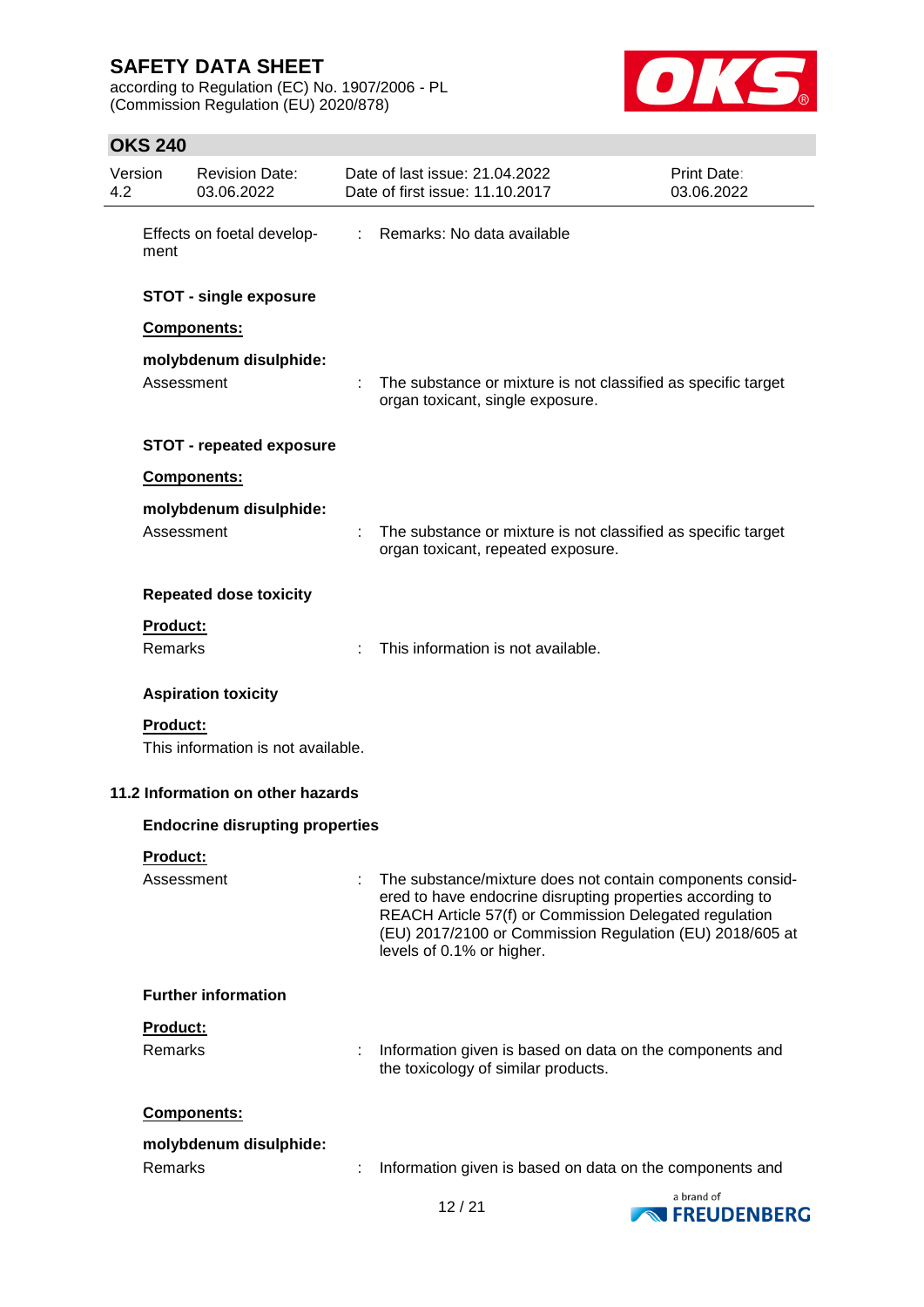according to Regulation (EC) No. 1907/2006 - PL (Commission Regulation (EU) 2020/878)



## **OKS 240**

| Version | <b>Revision Date:</b> | Date of last issue: 21.04.2022  | <b>Print Date:</b> |
|---------|-----------------------|---------------------------------|--------------------|
| -4.2    | 03.06.2022            | Date of first issue: 11.10.2017 | 03.06.2022         |

the toxicology of similar products.

### **SECTION 12: Ecological information**

### **12.1 Toxicity**

| <b>Product:</b>                                        |                   |                                                                                                                                                                                                               |
|--------------------------------------------------------|-------------------|---------------------------------------------------------------------------------------------------------------------------------------------------------------------------------------------------------------|
| Toxicity to fish                                       |                   | Remarks: Very toxic to aquatic organisms.                                                                                                                                                                     |
| Toxicity to daphnia and other<br>aquatic invertebrates | $\sim$ 100 $\sim$ | Remarks: No data available                                                                                                                                                                                    |
| Toxicity to algae/aquatic<br>plants                    |                   | : Remarks: No data available                                                                                                                                                                                  |
| Toxicity to microorganisms                             |                   | Remarks: No data available                                                                                                                                                                                    |
| Components:                                            |                   |                                                                                                                                                                                                               |
| copper:                                                |                   |                                                                                                                                                                                                               |
| M-Factor (Acute aquatic tox- :<br>icity)               |                   | 10                                                                                                                                                                                                            |
| M-Factor (Chronic aquatic<br>toxicity)                 | $\cdots$ 1        |                                                                                                                                                                                                               |
| <b>Ecotoxicology Assessment</b>                        |                   |                                                                                                                                                                                                               |
| Acute aquatic toxicity                                 | t.                | Very toxic to aquatic life.                                                                                                                                                                                   |
| Chronic aquatic toxicity                               | ÷                 | Very toxic to aquatic life with long lasting effects.                                                                                                                                                         |
| tin:                                                   |                   |                                                                                                                                                                                                               |
| Toxicity to fish                                       |                   | LC50 (Pimephales promelas (fathead minnow)): > 0,0124 mg/l<br>Exposure time: 96 h<br>Test Type: static test<br>Method: OECD Test Guideline 203<br>Remarks: No toxicity at the limit of solubility             |
| Toxicity to algae/aquatic<br>plants                    |                   | EC50 (Pseudokirchneriella subcapitata (green algae)): ><br>0,0192 mg/l<br>Exposure time: 72 h<br>Test Type: static test<br>Method: OECD Test Guideline 201<br>Remarks: No toxicity at the limit of solubility |
| molybdenum disulphide:                                 |                   |                                                                                                                                                                                                               |
| Toxicity to fish                                       | ÷                 | LC50 (Pimephales promelas (fathead minnow)): > 100 mg/l                                                                                                                                                       |

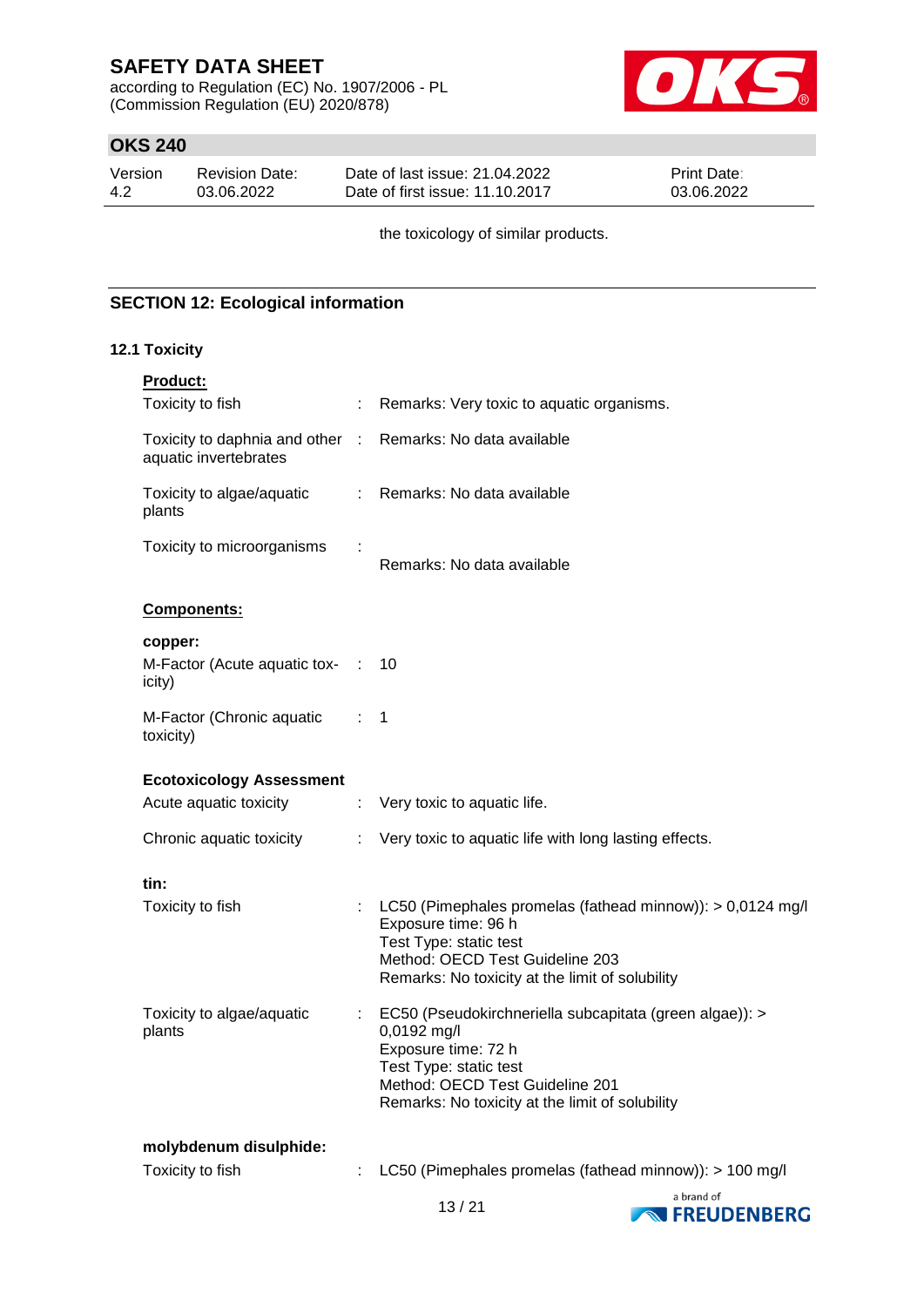according to Regulation (EC) No. 1907/2006 - PL (Commission Regulation (EU) 2020/878)



## **OKS 240**

| Version<br>4.2 |                 | <b>Revision Date:</b><br>03.06.2022                      |      | Date of last issue: 21.04.2022<br>Date of first issue: 11.10.2017                                                                                                                                                       | <b>Print Date:</b><br>03.06.2022 |
|----------------|-----------------|----------------------------------------------------------|------|-------------------------------------------------------------------------------------------------------------------------------------------------------------------------------------------------------------------------|----------------------------------|
|                |                 |                                                          |      | Exposure time: 96 h                                                                                                                                                                                                     |                                  |
|                |                 | Toxicity to daphnia and other :<br>aquatic invertebrates |      | EC50 (Daphnia magna (Water flea)): > 100 mg/l<br>Exposure time: 48 h                                                                                                                                                    |                                  |
|                | plants          | Toxicity to algae/aquatic                                |      | EC50 (Pseudokirchneriella subcapitata (green algae)): > 100<br>mg/l<br>Exposure time: 72 h                                                                                                                              |                                  |
|                |                 | 12.2 Persistence and degradability                       |      |                                                                                                                                                                                                                         |                                  |
|                | <b>Product:</b> |                                                          |      |                                                                                                                                                                                                                         |                                  |
|                |                 | Biodegradability                                         |      | Remarks: No data available                                                                                                                                                                                              |                                  |
|                | ity             | Physico-chemical removabil-                              | di l | Remarks: No data available                                                                                                                                                                                              |                                  |
|                |                 | Components:                                              |      |                                                                                                                                                                                                                         |                                  |
|                | copper:         |                                                          |      |                                                                                                                                                                                                                         |                                  |
|                |                 | Biodegradability                                         |      | Remarks: The methods for determining biodegradability are<br>not applicable to inorganic substances.                                                                                                                    |                                  |
|                |                 | 12.3 Bioaccumulative potential                           |      |                                                                                                                                                                                                                         |                                  |
|                | <b>Product:</b> |                                                          |      |                                                                                                                                                                                                                         |                                  |
|                |                 | <b>Bioaccumulation</b>                                   |      | Remarks: This mixture contains no substance considered to<br>be persistent, bioaccumulating and toxic (PBT).<br>This mixture contains no substance considered to be very<br>persistent and very bioaccumulating (vPvB). |                                  |
|                |                 | 12.4 Mobility in soil                                    |      |                                                                                                                                                                                                                         |                                  |
|                | Product:        |                                                          |      |                                                                                                                                                                                                                         |                                  |
|                | Mobility        |                                                          |      | Remarks: No data available                                                                                                                                                                                              |                                  |
|                |                 | Distribution among environ-<br>mental compartments       |      | Remarks: No data available                                                                                                                                                                                              |                                  |
|                |                 | 12.5 Results of PBT and vPvB assessment                  |      |                                                                                                                                                                                                                         |                                  |
|                | Product:        |                                                          |      |                                                                                                                                                                                                                         |                                  |
|                | Assessment      |                                                          | ÷    | This substance/mixture contains no components considered<br>to be either persistent, bioaccumulative and toxic (PBT), or<br>very persistent and very bioaccumulative (vPvB) at levels of<br>0.1% or higher.             |                                  |

## **Components:**

**tin:**

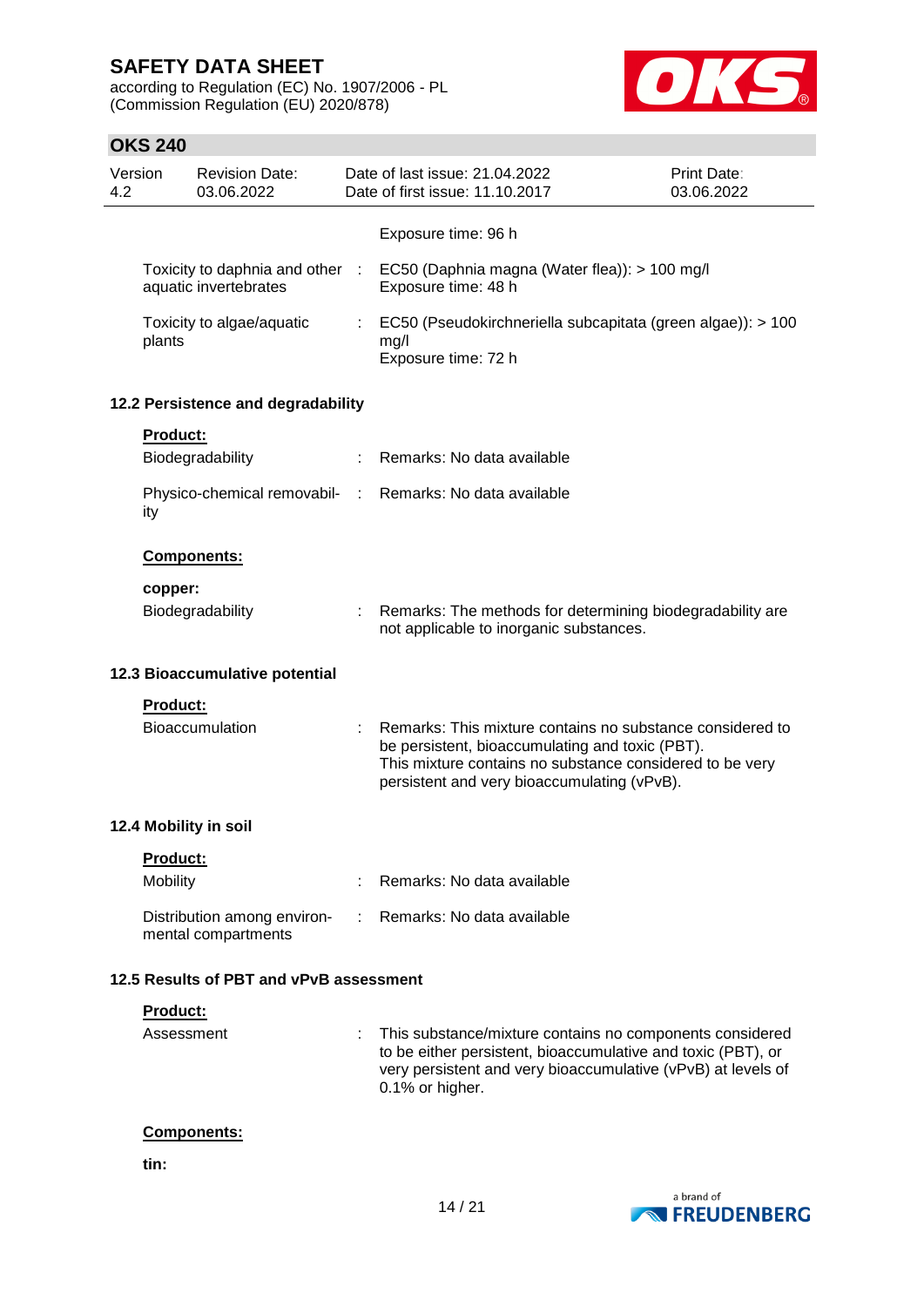according to Regulation (EC) No. 1907/2006 - PL (Commission Regulation (EU) 2020/878)



## **OKS 240**

| Version    | <b>Revision Date:</b> | Date of last issue: 21.04.2022  | <b>Print Date:</b> |
|------------|-----------------------|---------------------------------|--------------------|
| 4.2        | 03.06.2022            | Date of first issue: 11.10.2017 | 03.06.2022         |
| Assessment |                       | : Remarks: Not applicable       |                    |

### **12.6 Endocrine disrupting properties**

### **Product:**

| Assessment | : The substance/mixture does not contain components consid-<br>ered to have endocrine disrupting properties according to<br>REACH Article 57(f) or Commission Delegated regulation<br>(EU) 2017/2100 or Commission Regulation (EU) 2018/605 at<br>levels of 0.1% or higher. |
|------------|-----------------------------------------------------------------------------------------------------------------------------------------------------------------------------------------------------------------------------------------------------------------------------|
|------------|-----------------------------------------------------------------------------------------------------------------------------------------------------------------------------------------------------------------------------------------------------------------------------|

### **12.7 Other adverse effects**

### **Product:**

| Additional ecological infor- | Very toxic to aquatic organisms, may cause long-term adverse |
|------------------------------|--------------------------------------------------------------|
| mation                       | effects in the aquatic environment.                          |

## **SECTION 13: Disposal considerations**

### **13.1 Waste treatment methods**

| Product                | The product should not be allowed to enter drains, water<br>courses or the soil.<br>Do not dispose of with domestic refuse.<br>Dispose of as hazardous waste in compliance with local and<br>national regulations. |
|------------------------|--------------------------------------------------------------------------------------------------------------------------------------------------------------------------------------------------------------------|
|                        | Waste codes should be assigned by the user based on the<br>application for which the product was used.                                                                                                             |
| Contaminated packaging | Packaging that is not properly emptied must be disposed of as<br>the unused product.<br>Dispose of waste product or used containers according to<br>local regulations.                                             |
|                        | The following Waste Codes are only suggestions:                                                                                                                                                                    |
| Waste Code             | unused product<br>13 02 06*, synthetic engine, gear and lubricating oils                                                                                                                                           |
|                        | uncleaned packagings<br>15 01 10, packaging containing residues of or contaminated<br>by hazardous substances                                                                                                      |

## **SECTION 14: Transport information**

### **14.1 UN number or ID number**

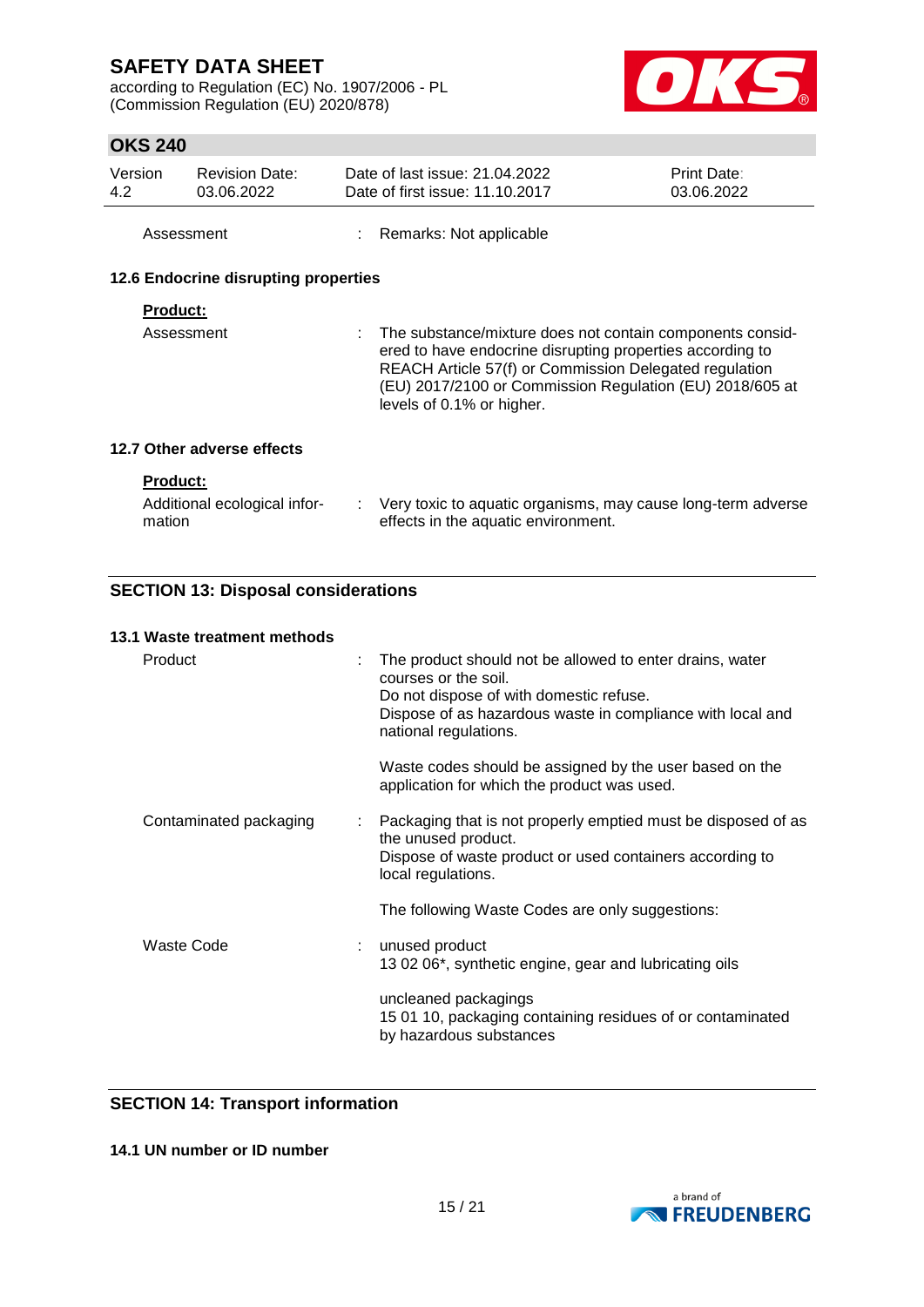according to Regulation (EC) No. 1907/2006 - PL (Commission Regulation (EU) 2020/878)



| Version<br>4.2 |             | <b>Revision Date:</b><br>03.06.2022                               |   | Date of last issue: 21.04.2022<br>Date of first issue: 11.10.2017 | Print Date:<br>03.06.2022 |
|----------------|-------------|-------------------------------------------------------------------|---|-------------------------------------------------------------------|---------------------------|
|                |             |                                                                   |   |                                                                   |                           |
|                | <b>ADN</b>  |                                                                   | ÷ | <b>UN 3077</b>                                                    |                           |
|                | <b>ADR</b>  |                                                                   |   | <b>UN 3077</b>                                                    |                           |
|                | <b>RID</b>  |                                                                   |   | <b>UN 3077</b>                                                    |                           |
|                | <b>IMDG</b> |                                                                   | ÷ | <b>UN 3077</b>                                                    |                           |
|                | <b>IATA</b> |                                                                   | ÷ | <b>UN 3077</b>                                                    |                           |
|                |             | 14.2 UN proper shipping name                                      |   |                                                                   |                           |
|                | <b>ADN</b>  |                                                                   |   | ENVIRONMENTALLY HAZARDOUS SUBSTANCE, SOLID,<br>N.O.S.<br>(copper) |                           |
|                | <b>ADR</b>  |                                                                   | ÷ | ENVIRONMENTALLY HAZARDOUS SUBSTANCE, SOLID,<br>N.O.S.<br>(copper) |                           |
|                | <b>RID</b>  |                                                                   |   | ENVIRONMENTALLY HAZARDOUS SUBSTANCE, SOLID,<br>N.O.S.<br>(copper) |                           |
|                | <b>IMDG</b> |                                                                   |   | ENVIRONMENTALLY HAZARDOUS SUBSTANCE, SOLID,<br>N.O.S.<br>(copper) |                           |
|                | <b>IATA</b> |                                                                   |   | Environmentally hazardous substance, solid, n.o.s.<br>(copper)    |                           |
|                |             | 14.3 Transport hazard class(es)                                   |   |                                                                   |                           |
|                | <b>ADN</b>  |                                                                   |   | 9                                                                 |                           |
|                | <b>ADR</b>  |                                                                   |   | 9                                                                 |                           |
|                | <b>RID</b>  |                                                                   |   | 9                                                                 |                           |
|                | <b>IMDG</b> |                                                                   |   | 9                                                                 |                           |
|                | <b>IATA</b> |                                                                   |   | 9                                                                 |                           |
|                |             | 14.4 Packing group                                                |   |                                                                   |                           |
|                | <b>ADN</b>  |                                                                   |   |                                                                   |                           |
|                |             | Packing group                                                     |   | III                                                               |                           |
|                |             | <b>Classification Code</b><br><b>Hazard Identification Number</b> |   | M7<br>90                                                          |                           |
|                | Labels      |                                                                   |   | 9                                                                 |                           |
|                | <b>ADR</b>  |                                                                   |   |                                                                   |                           |
|                |             | Packing group                                                     |   | Ш                                                                 |                           |
|                |             | <b>Classification Code</b><br><b>Hazard Identification Number</b> |   | M7<br>90                                                          |                           |
|                | Labels      |                                                                   |   | 9                                                                 |                           |
|                |             | Tunnel restriction code                                           |   | $(-)$                                                             |                           |
|                | <b>RID</b>  |                                                                   |   |                                                                   |                           |
|                |             | Packing group                                                     |   | III                                                               |                           |
|                |             | <b>Classification Code</b>                                        |   | M7                                                                |                           |

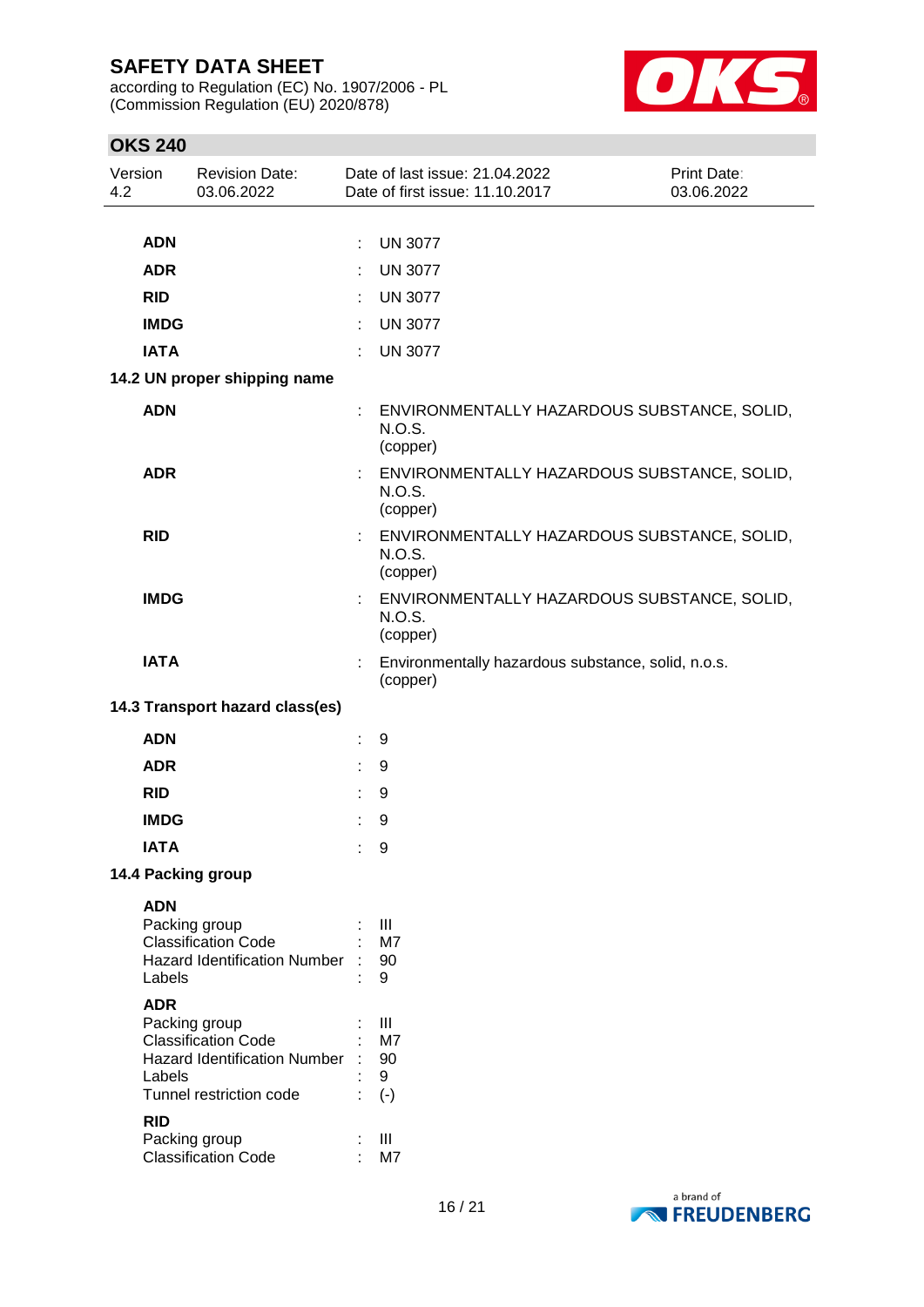according to Regulation (EC) No. 1907/2006 - PL (Commission Regulation (EU) 2020/878)



## **OKS 240**

| 4.2 | Version                                                                                                     | <b>Revision Date:</b><br>03.06.2022                                       |   | Date of last issue: 21.04.2022<br>Date of first issue: 11.10.2017 | <b>Print Date:</b><br>03.06.2022 |  |
|-----|-------------------------------------------------------------------------------------------------------------|---------------------------------------------------------------------------|---|-------------------------------------------------------------------|----------------------------------|--|
|     | Labels                                                                                                      | <b>Hazard Identification Number</b>                                       | ÷ | 90<br>9                                                           |                                  |  |
|     | <b>IMDG</b><br>Labels<br>EmS Code                                                                           | Packing group                                                             |   | $\mathbf{III}$<br>9<br>F-A, S-F                                   |                                  |  |
|     | <b>IATA (Cargo)</b><br>Packing instruction (cargo<br>aircraft)<br>Packing instruction (LQ)<br>Packing group |                                                                           |   | 956<br>Y956<br>Ш                                                  |                                  |  |
|     | Labels                                                                                                      | <b>IATA (Passenger)</b>                                                   |   | Miscellaneous Dangerous Goods                                     |                                  |  |
|     | ger aircraft)<br>Labels                                                                                     | Packing instruction (passen-<br>Packing instruction (LQ)<br>Packing group | ÷ | 956<br>Y956<br>Ш<br>Miscellaneous Dangerous Goods                 |                                  |  |
|     |                                                                                                             | <b>14.5 Environmental hazards</b>                                         |   |                                                                   |                                  |  |
|     | <b>ADN</b>                                                                                                  | Environmentally hazardous                                                 |   | yes                                                               |                                  |  |
|     | <b>ADR</b>                                                                                                  | Environmentally hazardous                                                 |   | yes                                                               |                                  |  |
|     | <b>RID</b>                                                                                                  | Environmentally hazardous                                                 |   | yes                                                               |                                  |  |
|     | <b>IMDG</b>                                                                                                 | Marine pollutant                                                          |   | yes                                                               |                                  |  |
|     |                                                                                                             | <b>IATA (Passenger)</b><br>Environmentally hazardous                      |   | yes                                                               |                                  |  |
|     |                                                                                                             | <b>IATA (Cargo)</b><br>Environmentally hazardous                          |   | yes                                                               |                                  |  |
|     | 14.6 Special precautions for user                                                                           |                                                                           |   |                                                                   |                                  |  |

The transport classification(s) provided herein are for informational purposes only, and solely based upon the properties of the unpackaged material as it is described within this Safety Data Sheet. Transportation classifications may vary by mode of transportation, package sizes, and variations in regional or country regulations.

### **14.7 Maritime transport in bulk according to IMO instruments**

Remarks : Not applicable for product as supplied.

### **SECTION 15: Regulatory information**

#### **15.1 Safety, health and environmental regulations/legislation specific for the substance or mixture**

REACH - Restrictions on the manufacture, placing on : Not applicable

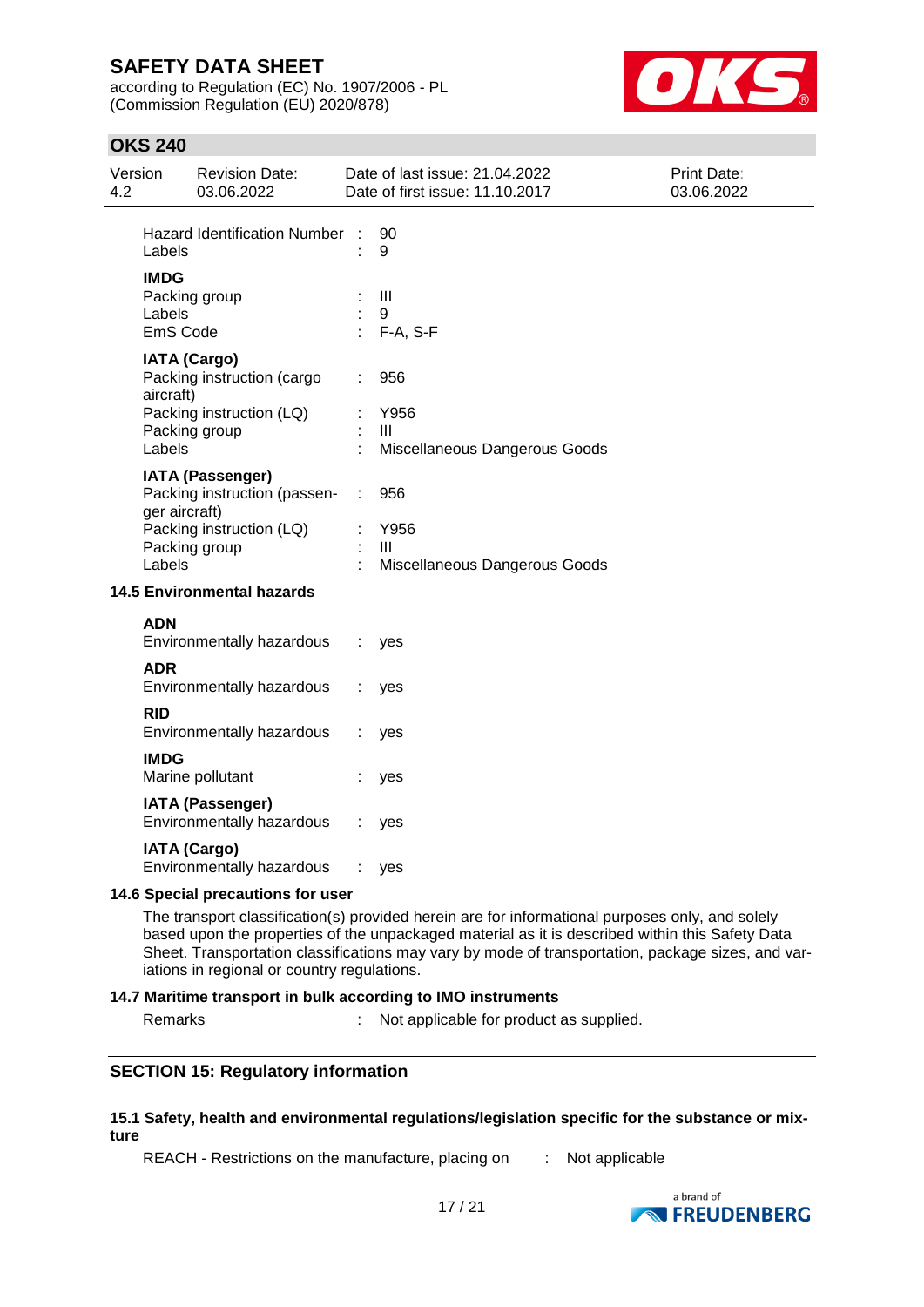according to Regulation (EC) No. 1907/2006 - PL (Commission Regulation (EU) 2020/878)



## **OKS 240**

| Version<br>4.2 | <b>Revision Date:</b><br>03.06.2022                                                                            | Date of last issue: 21.04.2022<br>Date of first issue: 11.10.2017                                            |                | Print Date:<br>03.06.2022                                                                                         |
|----------------|----------------------------------------------------------------------------------------------------------------|--------------------------------------------------------------------------------------------------------------|----------------|-------------------------------------------------------------------------------------------------------------------|
|                | mixtures and articles (Annex XVII)                                                                             | the market and use of certain dangerous substances,                                                          |                |                                                                                                                   |
|                | Concern for Authorisation (Article 59).<br>(EU SVHC)                                                           | REACH - Candidate List of Substances of Very High                                                            |                | This product does not contain sub-<br>stances of very high concern (Regu-<br>lation (EC) No 1907/2006 (REACH),    |
|                | (Annex XIV)<br>(EU. REACH-Annex XIV)                                                                           | REACH - List of substances subject to authorisation                                                          |                | Article 57).<br>Not applicable                                                                                    |
|                | plete the ozone layer<br>(EC 1005/2009)                                                                        | Regulation (EC) No 1005/2009 on substances that de-                                                          |                | : Not applicable                                                                                                  |
|                | tants (recast)<br>(EU POP)                                                                                     | Regulation (EU) 2019/1021 on persistent organic pollu-                                                       | $\mathbb{R}^n$ | Not applicable                                                                                                    |
|                | of dangerous chemicals<br>(EU PIC)                                                                             | Regulation (EC) No 649/2012 of the European Parlia-<br>ment and the Council concerning the export and import | t.             | Not applicable                                                                                                    |
|                | Parliament and of the Council on the control of<br>major-accident hazards involving dangerous sub-<br>stances. | Seveso III: Directive 2012/18/EU of the European : E1                                                        |                | ENVIRONMENTAL HAZARDS                                                                                             |
|                | Volatile organic compounds                                                                                     | Not applicable                                                                                               |                | Directive 2010/75/EU of 24 November 2010 on industrial<br>emissions (integrated pollution prevention and control) |

### **Other regulations:**

Act of 25 February 2011 on chemical substances and their mixtures (i.e. Journal of Laws of 2019, No. 0, item 1225)

Regulation (EC) No 1272/2008 of the European Parliament and of the Council of 16 December 2008 on classification, labelling and packaging of substances and mixtures, amending and repealing Directives 67/548/EEC and 1999/45/EC, and amending Regulation (EC) No 1907/2006 (Official Journal of the European Union L 353 from 31.12.2008) with further adaptation to technical progress (ATP).

Regulation (EC) No 1907/2006 of the European Parliament and of the Council of 18 December 2006 concerning the Registration, Evaluation, Authorisation and Restriction of Chemicals (REACH), establishing a European Chemicals Agency, amending Directive 1999/45/EC and repealing Council Regulation (EEC) No 793/93 and Commission Regulation (EC) No 1488/94 as well as Council Directive 76/769/EEC and Commission Directives 91/155/EEC, 93/67/EEC, 93/105/EC and 2000/21/EC (Official Journal of the European Union L 396 from 30.12.2006, as amended).

Commission Regulation (EU) 2020/878

Ordinance of the Minister of Health of 10 August 2012 concerning the criteria and procedure of classification of chemical substances and their mixtures (consolidated text Dz. U. of 2015., pos.

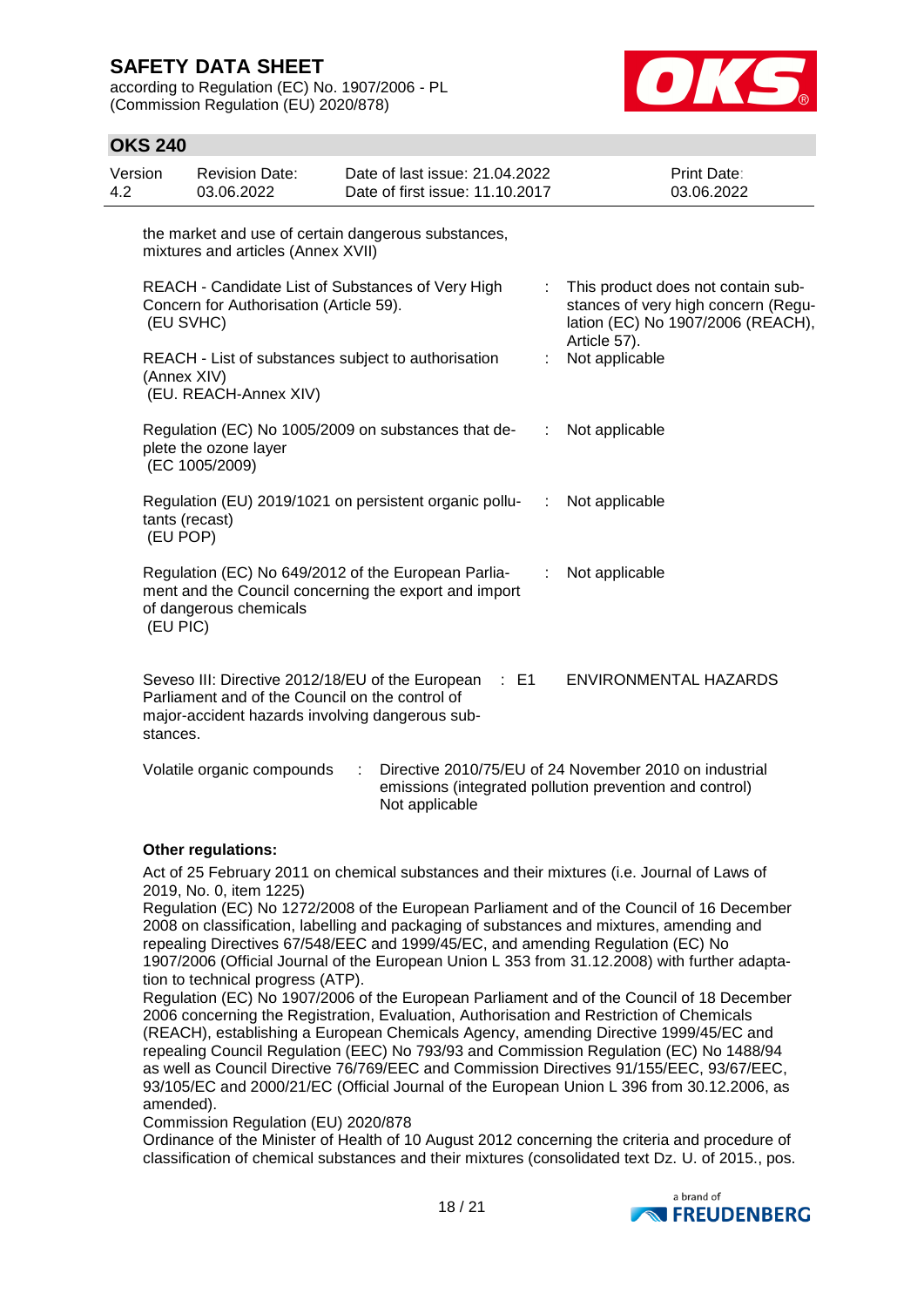according to Regulation (EC) No. 1907/2006 - PL (Commission Regulation (EU) 2020/878)



## **OKS 240**

| Version | <b>Revision Date:</b> | Date of last issue: 21.04.2022  | <b>Print Date:</b> |
|---------|-----------------------|---------------------------------|--------------------|
| -4.2    | 03.06.2022            | Date of first issue: 11.10.2017 | 03.06.2022         |

#### 208).

Ordinance of the Minister of Economy, Labour and Social Policy of 21st December 2005 concerning the basic requirements for personal protective equipment (Dz. U. Nr. 259, item 2173). Ordinance of the Minister of Labour and Social Policy of 12 June 2018 concerning the highest allowable concentrations and levels of the agents harmful for health in the workplace (Dz.U 2018 pos 1286, with later amendments).

Ordinance of the Minister of Health of 2nd February 2011 concerning tests and measurement of agents harmful for health in the workplace (Dz. U. Nr. 33, item 166 wraz z późn. zm.). Ordinance of the Minister of Health of 30th December 2004 on the health and safety of workers related to chemical agents at work (Dz. U. from 2005, Nr. 11, item 86, as amended).

Act of 14 December 2012. on Waste (Journal of Laws of 2013. pos. 21, as amended). Act of 13 June 2013. On packaging and packaging waste Journal. U. of 2013. Item. 888, as amended).

Ordinance of the Minister of Climate of 2nd January 2020 on Waste Catalog (Dz. U. 2020 item 10).

Ordinance of the Minister of Environment on the requirements for carrying out the process of thermal treatment of waste and how to deal with waste produced in the process. (Dz. U. of 2016., Pos. 108)

Act of 19 August 2011 on transport of dangerous goods (Dz. U. Nr. 227, item 1367, as amended).

Government Statement of 18 February 2019 on enforcing of changes Annexes A and B of Agreement concerning international transport of dangerous goods by road (ADR) (Dz. U. 2019, item 769).

Ordinance of the Minister of Health of 20th April 2012 concerning labeling of containers of dangerous substances and dangerous mixtures and some mixtures ((consolidated text) Dz. U. z 2015 nr. 0 poz. 450).

Ordinance of the Minister of Health of 11th June 2012 concerning categories of dangerous substances and dangerous mixtures for which containers must be fitted with child-resistant fastenings and a tactile warning of danger (Dz. U. from 2012, item 688 as amended).

### **15.2 Chemical safety assessment**

This information is not available.

### **SECTION 16: Other information**

### **Full text of H-Statements**

| H <sub>302</sub><br>H319 | $\therefore$ Harmful if swallowed.<br>: Causes serious eye irritation. |
|--------------------------|------------------------------------------------------------------------|
| H400                     | $\therefore$ Very toxic to aquatic life.                               |
| H410                     | : Very toxic to aquatic life with long lasting effects.                |

#### **Full text of other abbreviations**

| 91/322/EEC       | Europe. Commission Directive 91/322/EEC on establishing<br>indicative limit values |
|------------------|------------------------------------------------------------------------------------|
| PL OEL           | : Poland. Occupational exposure limits for airborne toxic sub-<br>stances          |
| 91/322/EEC / TWA | : Limit Value - eight hours                                                        |

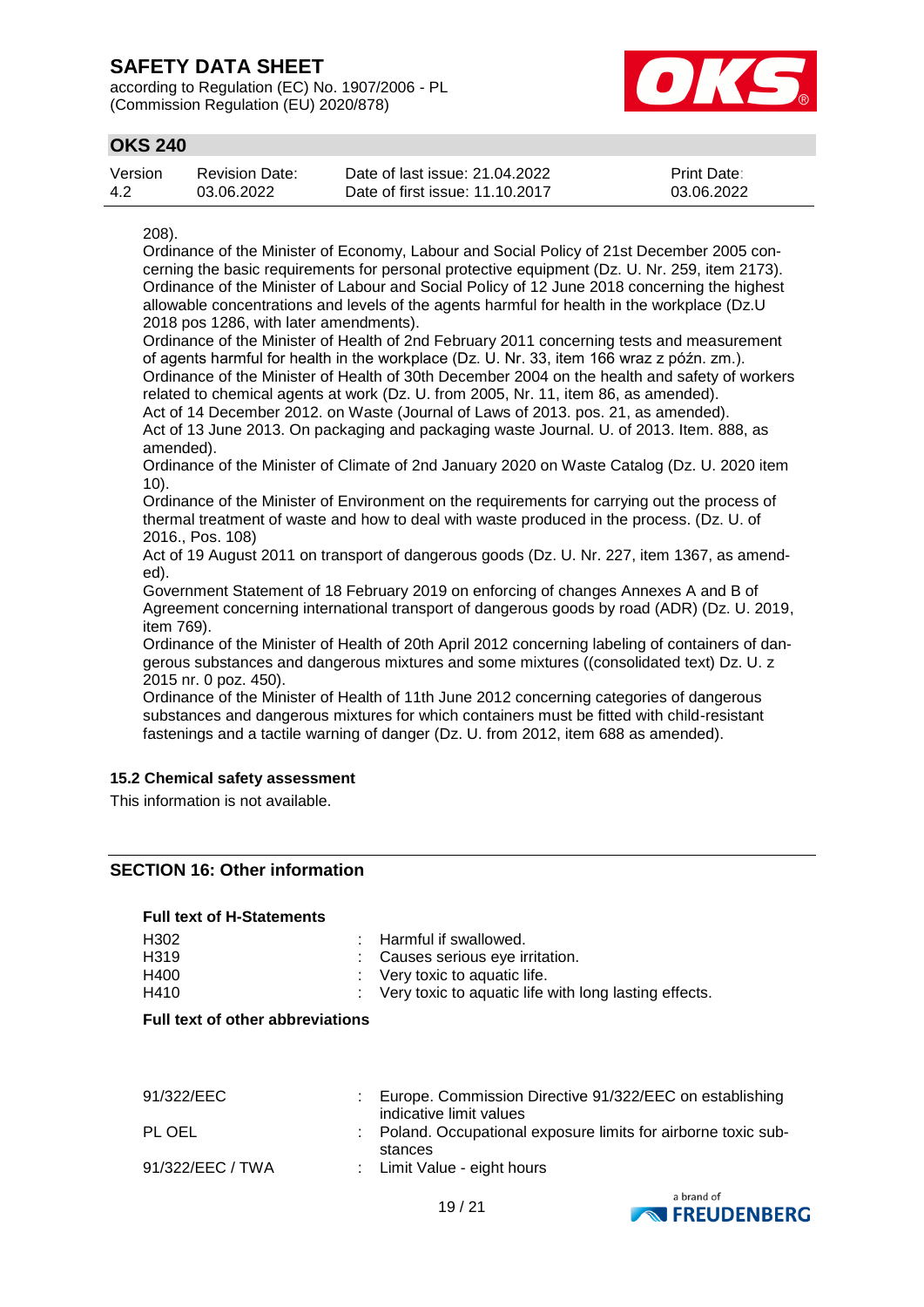according to Regulation (EC) No. 1907/2006 - PL (Commission Regulation (EU) 2020/878)



## **OKS 240**

| Version | <b>Revision Date:</b> | Date of last issue: 21.04.2022  | <b>Print Date:</b> |
|---------|-----------------------|---------------------------------|--------------------|
| 4.2     | 03.06.2022            | Date of first issue: 11.10.2017 | 03.06.2022         |
|         |                       |                                 |                    |

| PL OEL / NDS   | : Maximal Admissible Concentration           |
|----------------|----------------------------------------------|
| PL OEL / NDSch | : Maximal Admissible Temporary Concentration |

ADN - European Agreement concerning the International Carriage of Dangerous Goods by Inland Waterways; ADR - Agreement concerning the International Carriage of Dangerous Goods by Road; AIIC - Australian Inventory of Industrial Chemicals; ASTM - American Society for the Testing of Materials; bw - Body weight; CLP - Classification Labelling Packaging Regulation; Regulation (EC) No 1272/2008; CMR - Carcinogen, Mutagen or Reproductive Toxicant; DIN - Standard of the German Institute for Standardisation; DSL - Domestic Substances List (Canada); ECHA - European Chemicals Agency; EC-Number - European Community number; ECx - Concentration associated with x% response; ELx - Loading rate associated with x% response; EmS - Emergency Schedule; ENCS - Existing and New Chemical Substances (Japan); ErCx - Concentration associated with x% growth rate response; GHS - Globally Harmonized System; GLP - Good Laboratory Practice; IARC - International Agency for Research on Cancer; IATA - International Air Transport Association; IBC - International Code for the Construction and Equipment of Ships carrying Dangerous Chemicals in Bulk; IC50 - Half maximal inhibitory concentration; ICAO - International Civil Aviation Organization; IECSC - Inventory of Existing Chemical Substances in China; IMDG - International Maritime Dangerous Goods; IMO - International Maritime Organization; ISHL - Industrial Safety and Health Law (Japan); ISO - International Organisation for Standardization; KECI - Korea Existing Chemicals Inventory; LC50 - Lethal Concentration to 50 % of a test population; LD50 - Lethal Dose to 50% of a test population (Median Lethal Dose); MARPOL - International Convention for the Prevention of Pollution from Ships; n.o.s. - Not Otherwise Specified; NO(A)EC - No Observed (Adverse) Effect Concentration; NO(A)EL - No Observed (Adverse) Effect Level; NOELR - No Observable Effect Loading Rate; NZIoC - New Zealand Inventory of Chemicals; OECD - Organization for Economic Co-operation and Development; OPPTS - Office of Chemical Safety and Pollution Prevention; PBT - Persistent, Bioaccumulative and Toxic substance; PICCS - Philippines Inventory of Chemicals and Chemical Substances; (Q)SAR - (Quantitative) Structure Activity Relationship; REACH - Regulation (EC) No 1907/2006 of the European Parliament and of the Council concerning the Registration, Evaluation, Authorisation and Restriction of Chemicals; RID - Regulations concerning the International Carriage of Dangerous Goods by Rail; SADT - Self-Accelerating Decomposition Temperature; SDS - Safety Data Sheet; SVHC - Substance of Very High Concern; TCSI - Taiwan Chemical Substance Inventory; TECI - Thailand Existing Chemicals Inventory; TRGS - Technical Rule for Hazardous Substances; TSCA - Toxic Substances Control Act (United States); UN - United Nations; vPvB - Very Persistent and Very Bioaccumulative

#### **Further information**

| <b>Classification of the mixture:</b> |      | <b>Classification procedure:</b> |  |
|---------------------------------------|------|----------------------------------|--|
| Eye Irrit. 2                          | H319 | Calculation method               |  |
| Aquatic Acute 1                       | H400 | Calculation method               |  |
| Aquatic Chronic 2                     | H411 | Calculation method               |  |

This safety data sheet applies only to products as originally packed and labelled. The information contained therein may not be reproduced or modified without our express written permission. Any forwarding of this document is only permitted to the extent required by law. Any further, in particular public, dissemination of the safety data sheet (e.g. as a document for download from the Internet) is not permitted without our express written consent. We provide our customers with amended safety data sheets as prescribed by law. The customer is responsible for passing on safety data sheets and any amendments contained therein to its own customers, employees and other users of the product. We provide no guarantee that safety data sheets received by users from third parties are up-to-date. All information and instructions in this safety data sheet have